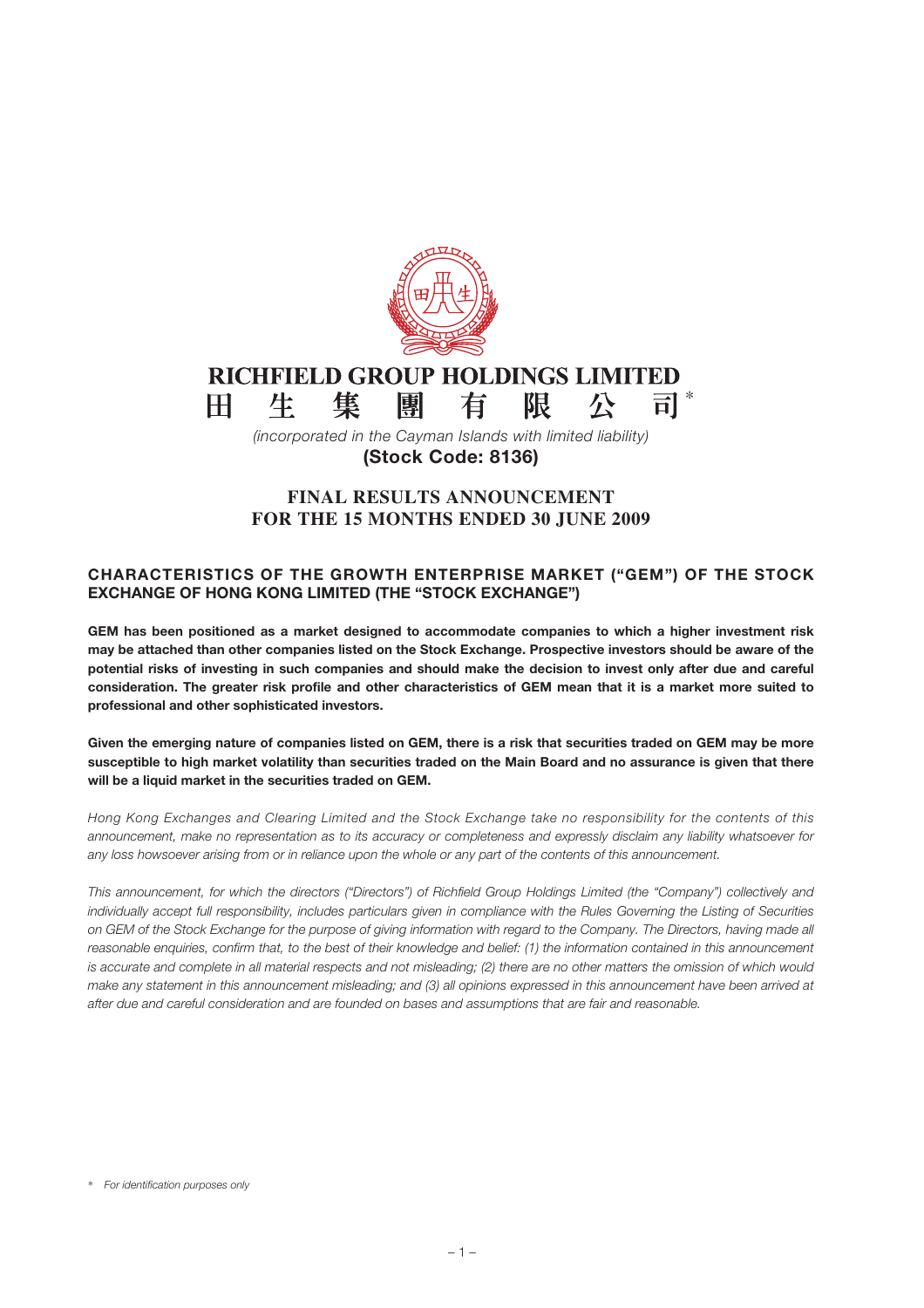## **FINAL RESULTS**

The board of directors (the "Board") of Richfield Group Holdings Limited (the "Company") announces the audited consolidated results of the Company and its subsidiaries (collectively referred to as the "Group") for the 15 months ended 30 June 2009, together with the comparative figures for the year ended 31 March 2008 as follows:

## **CONSOLIDATED INCOME STATEMENT**

*For the period from 1 April 2008 to 30 June 2009*

|                                                                                                | <b>Notes</b> | <b>Period from</b><br>1 April 2008 to<br>30 June 2009<br><b>HK\$'000</b> | Year ended<br>31 March 2008<br>HK\$'000 |
|------------------------------------------------------------------------------------------------|--------------|--------------------------------------------------------------------------|-----------------------------------------|
| Revenue<br>Cost of sales                                                                       | 4            | 118,399<br>(64, 498)                                                     | 143,155<br>(88,046)                     |
| <b>Gross profit</b>                                                                            |              | 53,901                                                                   | 55,109                                  |
| Other income<br>Selling and distribution expenses<br>Administrative expenses                   | 4            | 5,104<br>(3,529)<br>(20, 869)                                            | 6,812<br>(10, 102)<br>(15,079)          |
| Operating profit<br>Finance costs                                                              | 5<br>6       | 34,607                                                                   | 36,740<br>(2,587)                       |
| Profit before income tax<br>Income tax expense                                                 | 7            | 34,607<br>(10, 980)                                                      | 34,153<br>(6, 496)                      |
| Profit attributable to equity holders of the Company                                           |              | 23,627                                                                   | 27,657                                  |
| <b>Dividends</b>                                                                               | 8            | 10,718                                                                   | 20,997                                  |
| Earnings per share for profit attributable to<br>equity holders of the Company<br><b>Basic</b> | 9            | <b>HK 0.81 cent</b>                                                      | HK 1.06 cents                           |
| <b>Diluted</b>                                                                                 | 9            | N/A                                                                      | N/A                                     |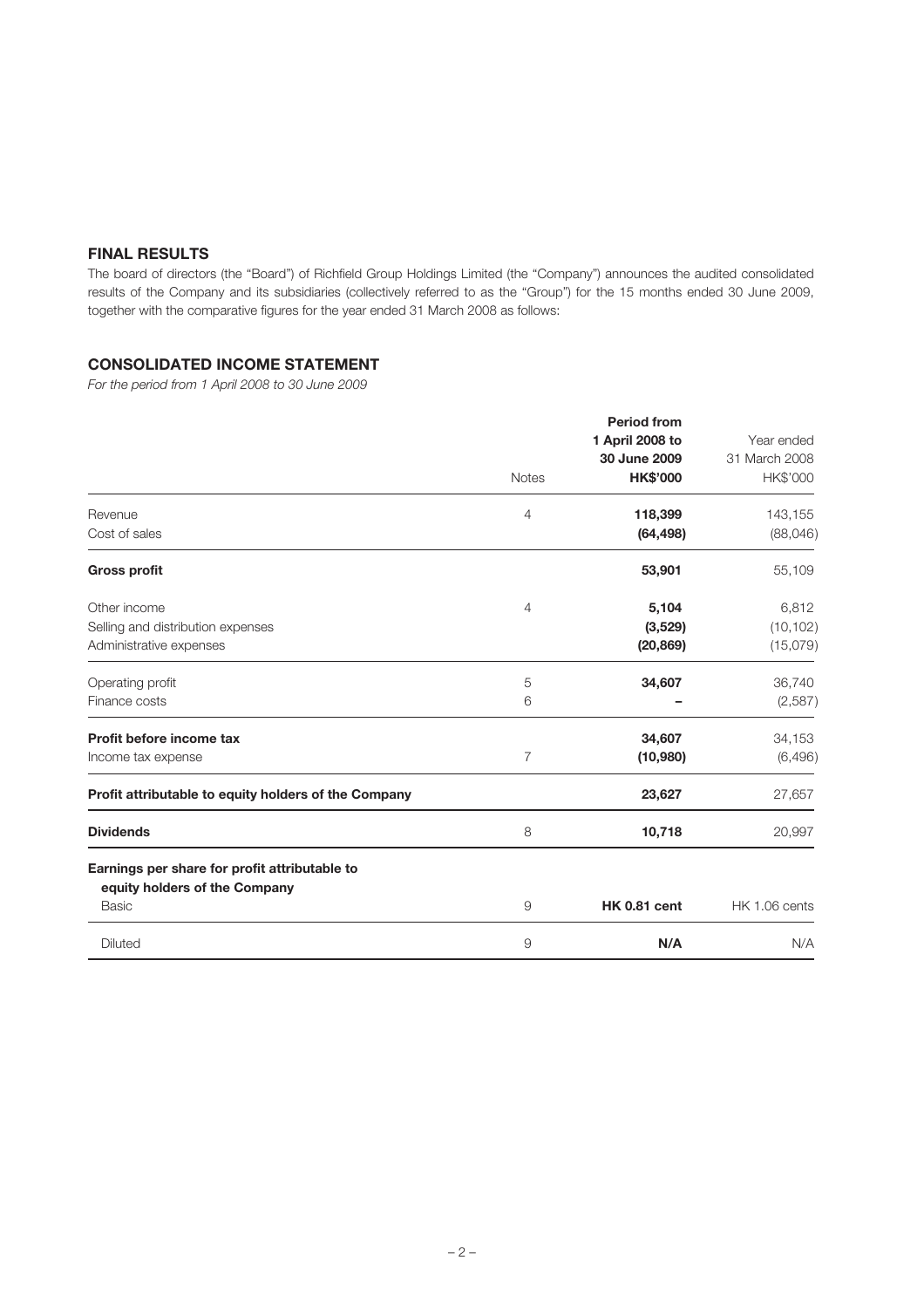## **CONSOLIDATED BALANCE SHEET**

*As at 30 June 2009*

|                                                       |              | 30 June                 | 31 March         |  |
|-------------------------------------------------------|--------------|-------------------------|------------------|--|
|                                                       | <b>Notes</b> | 2009<br><b>HK\$'000</b> | 2008<br>HK\$'000 |  |
| <b>ASSETS AND LIABILITIES</b>                         |              |                         |                  |  |
| <b>Non-current assets</b>                             |              |                         |                  |  |
| Property, plant and equipment                         |              | 1,457                   | 791              |  |
| Goodwill                                              | 10           | 474,000                 | 156,200          |  |
| Available-for-sale financial assets                   |              | 28,612                  |                  |  |
| Rental and sundry deposits                            |              | 205                     | 161              |  |
| Long term trade receivables                           | 13           | 730                     | 673              |  |
|                                                       |              | 505,004                 | 157,825          |  |
| <b>Current assets</b>                                 |              |                         |                  |  |
| Amount due from a shareholder                         | 11           |                         | 317,800          |  |
| Properties held for trading                           | 12           | 40,973                  | 42,917           |  |
| Trade receivables                                     | 13           | 4,466                   | 39,386           |  |
| Prepayments, deposits and other receivables           |              | 2,875                   | 3,138            |  |
| Financial assets at fair value through profit or loss |              | 3,002                   | 3,518            |  |
| Cash and cash equivalents                             |              | 247,131                 | 245,107          |  |
|                                                       |              | 298,447                 | 651,866          |  |
| <b>Current liabilities</b>                            |              |                         |                  |  |
| Trade payables                                        | 14           | 1,994                   | 16,390           |  |
| Accrued expenses and other payables                   |              | 1,859                   | 2,569            |  |
| Taxes payable                                         |              | 11,721                  | 8,929            |  |
|                                                       |              | 15,574                  | 27,888           |  |
| <b>Net current assets</b>                             |              | 282,873                 | 623,978          |  |
| <b>Net assets</b>                                     |              | 787,877                 | 781,803          |  |
| <b>EQUITY</b>                                         |              |                         |                  |  |
| Equity attributable to equity holders of the Company  |              |                         |                  |  |
| Share capital                                         | 15           | 29,285                  | 29,285           |  |
| Reserves                                              |              | 758,592                 | 752,518          |  |
| <b>Total equity</b>                                   |              | 787,877                 | 781,803          |  |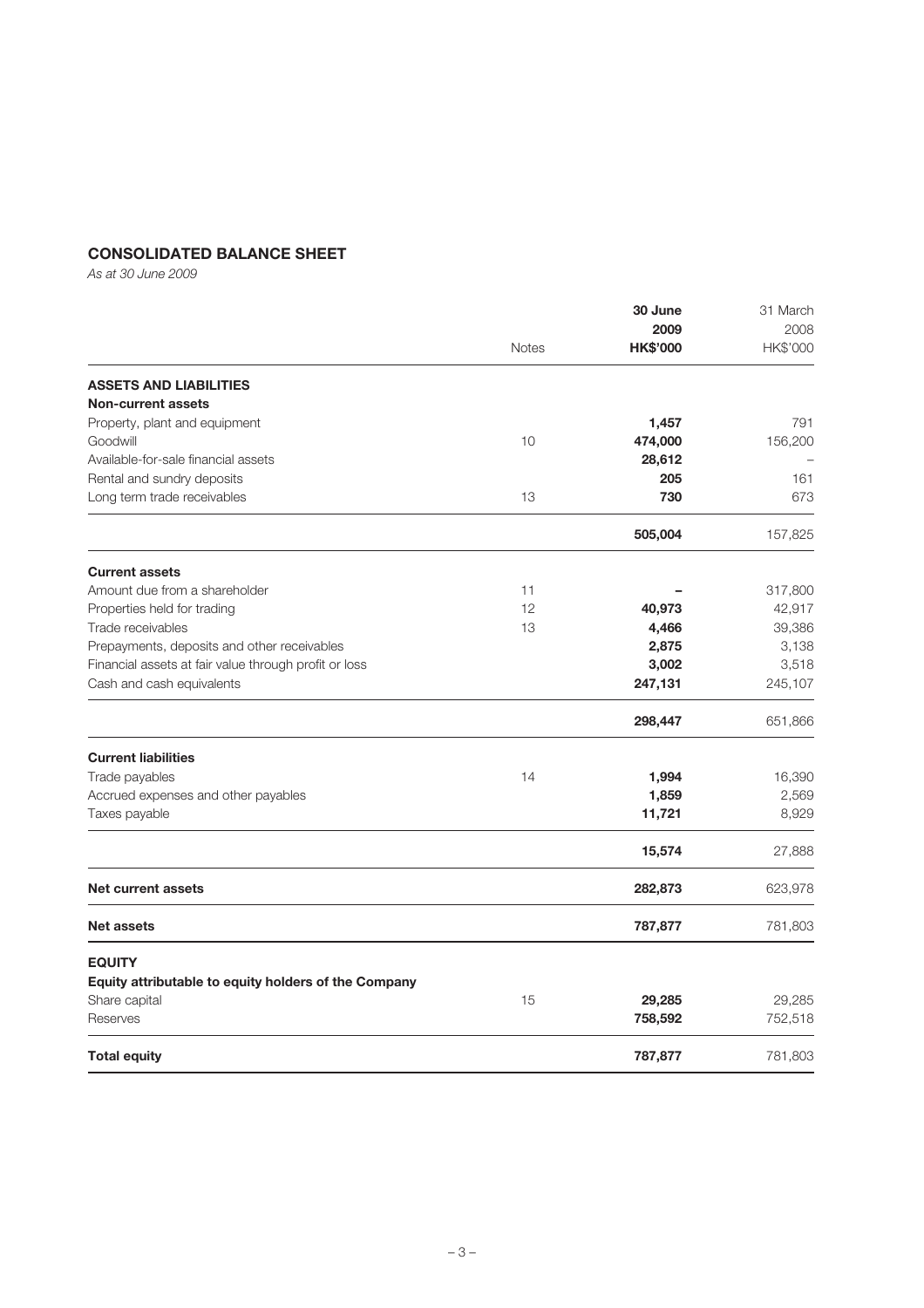# **CONSOLIDATED STATEMENT OF CHANGES IN EQUITY**

*For the period from 1 April 2008 to 30 June 2009*

|                                       |                 |                 |                    | Equity attributable to equity holders of the Company |                 |                 |
|---------------------------------------|-----------------|-----------------|--------------------|------------------------------------------------------|-----------------|-----------------|
|                                       |                 |                 |                    |                                                      | (Accumulated    |                 |
|                                       |                 | <b>Share</b>    |                    | Convertible                                          | losses)/        |                 |
|                                       | Share           | premium         | <b>Revaluation</b> | bond equity                                          | <b>Retained</b> |                 |
|                                       | capital         | account*        | reserve*           | reserve*                                             | profits*        | <b>Total</b>    |
|                                       | <b>HK\$'000</b> | <b>HK\$'000</b> | <b>HK\$'000</b>    | <b>HK\$'000</b>                                      | <b>HK\$'000</b> | <b>HK\$'000</b> |
|                                       |                 |                 |                    |                                                      |                 |                 |
| At 1 April 2007                       | 18,000          | 39,632          |                    |                                                      | (22,908)        | 34,724          |
| Profit for the year                   |                 |                 |                    |                                                      | 27,657          | 27,657          |
| Total recognised income and expense   |                 |                 |                    |                                                      |                 |                 |
| for the year                          |                 |                 |                    |                                                      | 27,657          | 27,657          |
| Issue of new shares                   | 3,685           | 265,320         |                    |                                                      |                 | 269,005         |
| Issuing cost                          |                 | (8, 170)        |                    |                                                      |                 | (8, 170)        |
| Equity component of convertible bonds |                 |                 |                    | 149,101                                              |                 | 149,101         |
| Issue of shares upon conversion of    |                 |                 |                    |                                                      |                 |                 |
|                                       |                 |                 |                    |                                                      |                 |                 |
| convertible bonds                     | 7,600           | 450,987         |                    | (149, 101)                                           |                 | 309,486         |
| At 31 March 2008 and 1 April 2008     | 29,285          | 747,769         |                    |                                                      | 4,749           | 781,803         |
| Fair value gain on available-for-sale |                 |                 |                    |                                                      |                 |                 |
| financial assets and net income       |                 |                 |                    |                                                      |                 |                 |
| recognised directly in equity         |                 |                 | 3,444              |                                                      |                 | 3,444           |
| Profit for the period                 |                 |                 |                    |                                                      | 23,627          | 23,627          |
|                                       |                 |                 |                    |                                                      |                 |                 |
| Total recognised income and expense   |                 |                 | 3,444              |                                                      |                 |                 |
| for the period                        |                 |                 |                    |                                                      | 23,627          | 27,071          |
| Dividends paid (note 8)               |                 | (20, 997)       |                    |                                                      |                 | (20, 997)       |
| At 30 June 2009                       | 29,285          | 726,772         | 3,444              |                                                      | 28,376          | 787,877         |

\* These reserve accounts comprise the consolidated reserves of HK\$758,592,000 (31 March 2008: HK\$752,518,000) in the consolidated balance sheet.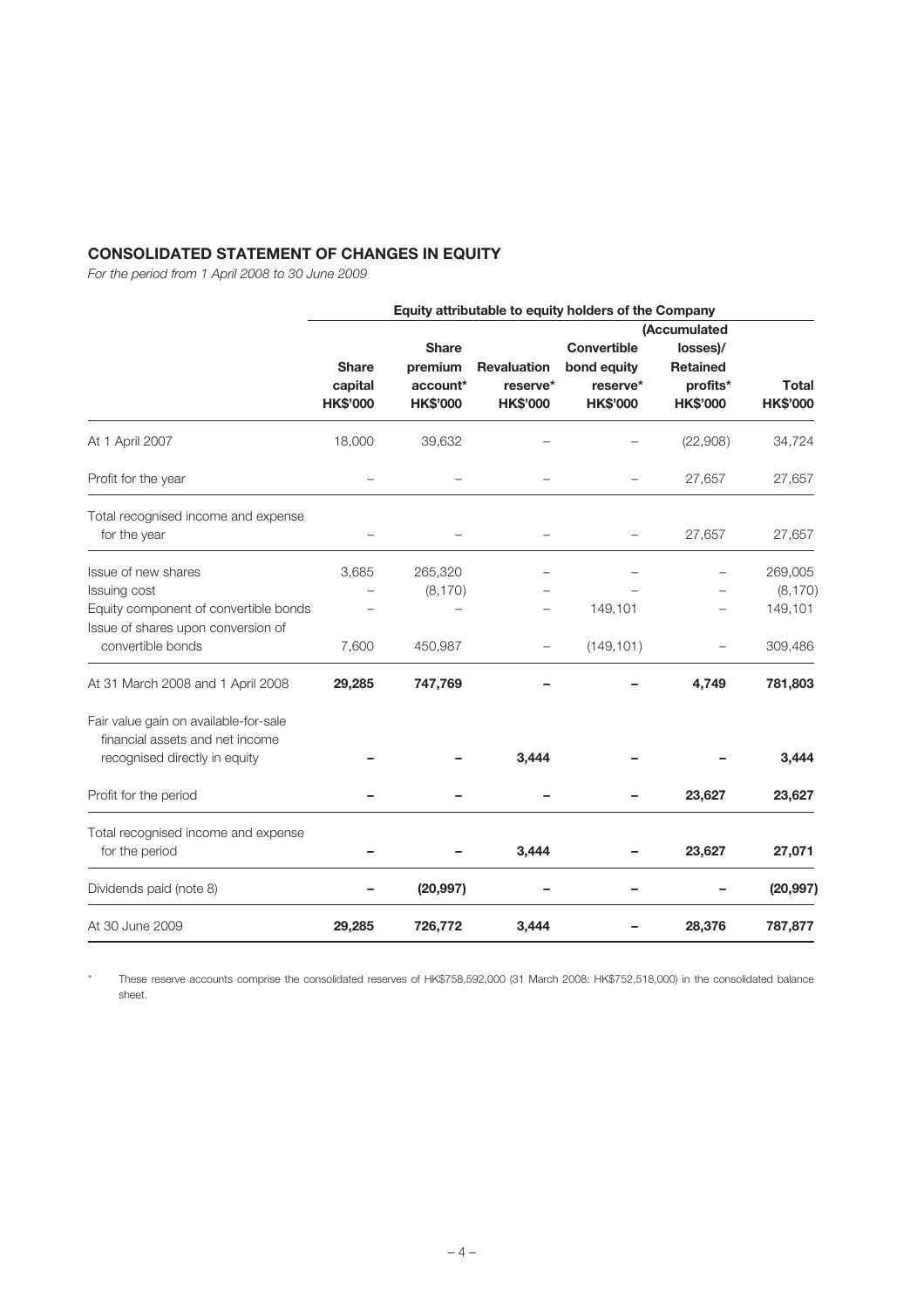## **NOTES TO THE FINANCIAL STATEMENTS**

*For the period from 1 April 2008 to 30 June 2009*

#### **1. GENERAL INFORMATION**

Richfield Group Holdings Limited (the "Company") was incorporated in the Cayman Islands on 10 January 2002 as an exempted company with limited liability under the Companies Law (2001 Second Revision) of the Cayman Islands. The address of its registered office is Cricket Square, Hutchins Drive, P.O. Box 2681, Grand Cayman KY1-1111, Cayman Islands and its principal place of business is Unit 1209, 12th Floor, Silvercord Tower 2, 30 Canton Road, Tsim Sha Tsui, Hong Kong. The Company's shares are listed on The Growth Enterprise Market ("GEM") of The Stock Exchange of Hong Kong Limited (the "Stock Exchange").

Pursuant to a resolution passed on 26 July 2007 at an annual general meeting, the Company's name was changed from Maxitech International Holdings Limited to Richfield Group Holdings Limited.

Since, in May 2007, the completion of the acquisition (the "Acquisition") of the entire equity interests in Richfield Realty Limited ("Richfield Realty"), the Group is principally engaged in the provision of property brokerage services, provision of schemes for property consolidation, assembly and redevelopment and property trading in Hong Kong (the "Property Assembly and Brokerage Business"). During the period, the Group is also engaged in the trading of recycled computers and the trading of bags and accessories. There have been no significant changes in the Group's business during the period.

Pursuant to a resolution passed by the board of directors on 17 July 2008, the Company's financial year end was changed from 31 March to 30 June each year. Accordingly, the financial statements for the current period cover the fifteen months ended 30 June 2009 whilst the corresponding comparative amounts shown on the consolidated income statement, consolidated cash flow statement, consolidated statement of changes in equity and related notes cover the twelve-month period from 1 April 2007 to 31 March 2008. The comparative information may not be comparable with amounts shown for the current period.

The consolidated financial statements have been prepared in accordance with Hong Kong Financial Reporting Standards ("HKFRSs") which collective term includes all applicable individual Hong Kong Financial Reporting Standards ("HKFRS"), Hong Kong Accounting Standards ("HKAS") and Interpretations ("Int") issued by the Hong Kong Institute of Certified Public Accountants (the "HKICPA"). The consolidated financial statements also include the applicable disclosure requirements of the Hong Kong Companies Ordinance and the Rules Governing the Listing of Securities on the GEM of the Stock Exchange.

#### **2. ADOPTION OF NEW OR AMENDED HKFRSs**

In the current period, the Group has applied for the first time the new standards, amendments and interpretations (the "new HKFRSs") issued by the HKICPA, in which HKAS 39 & HKFRS 7 (Amendments) – Reclassification of Financial Assets is relevant to and effective for the Group's financial statements for the annual period beginning on 1 April 2008. It had no material impact on how the results and financial position for the current and prior periods have been prepared and presented. Accordingly, no prior period adjustment is required.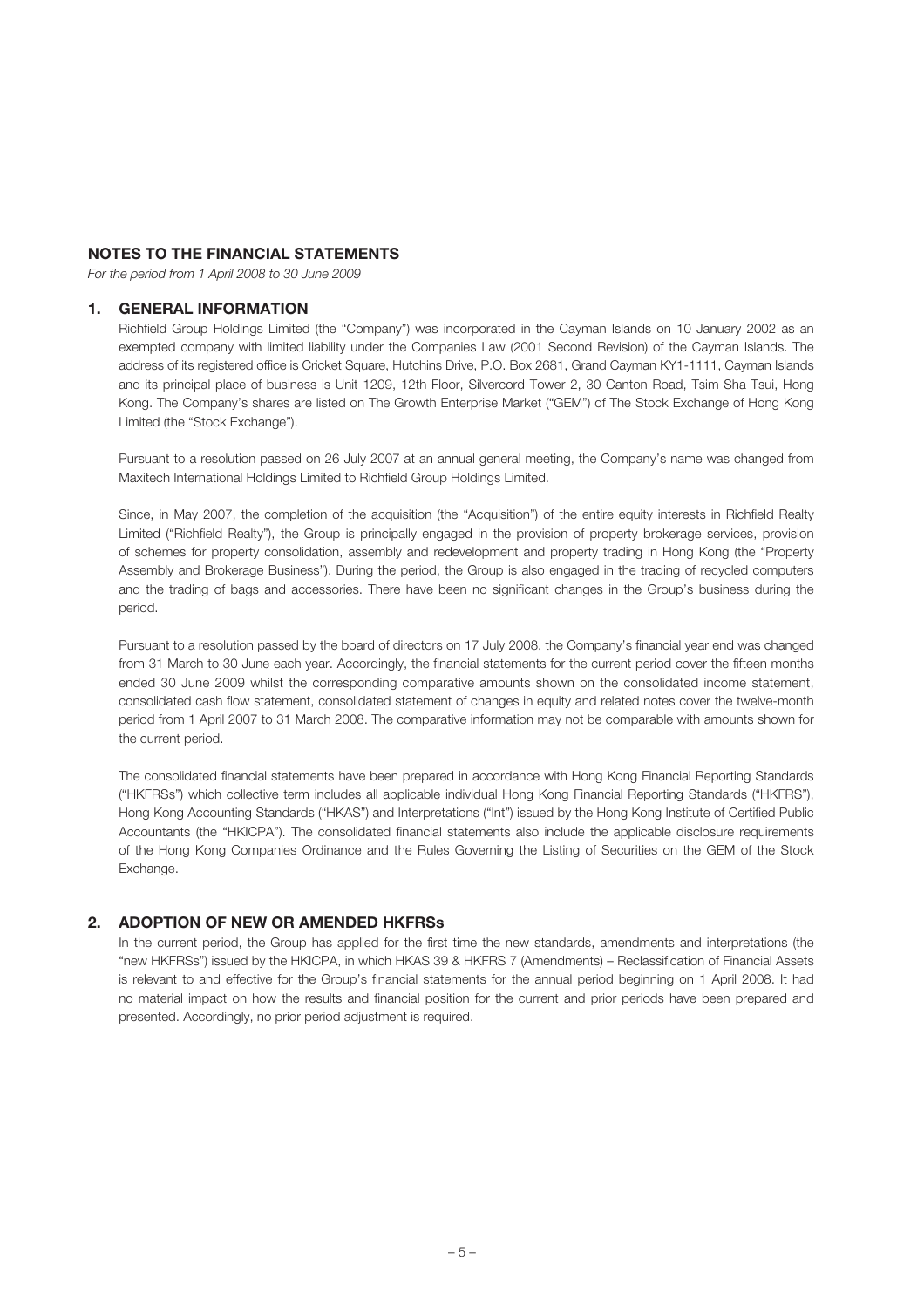At the date of authorisation of these financial statements, the following new and amended HKFRSs have been published but are not yet effective, and have not been adopted early by the Group.

HKAS 1 (Revised) Presentation of Financial Statements1 HKAS 23 (Revised) Borrowing Costs<sup>1</sup> HKAS 27 (Revised) Consolidated and Separate Financial Statements<sup>2</sup> HKAS 28 Investments in Associates – Consequential Amendments Arising from Amendments to HKFRS 3<sup>2</sup> HKAS 31 Interests in Joint Ventures – Consequential Amendments Arising from Amendments to HKFRS 32 HKAS 39 (Amendment) Eligible Hedged Items<sup>2</sup> HKAS 39 (Amendment) Embedded Derivatives<sup>5</sup> HKFRS 1 (Revised) First-time adoption of HKFRSs<sup>2</sup> HKFRS 1 and HKAS 27 (Amendments) Cost of an Investment in a Subsidiary, Jointly Controlled Entity or an Associate<sup>1</sup> HKFRS 1 (Amendments) First-time adoption of HKFRSs – Additional Exemptions for First-time Adopters<sup>9</sup> HKFRS 2 (Amendment) Share-based Payment – Vesting Conditions and Cancellations<sup>1</sup> HKFRS 2 (Amendment) Share-based Payment – Group Cash-settled Share-based Payment Transactions<sup>9</sup> HKFRS 3 (Revised) Business Combinations<sup>2</sup> HKFRS 7 (Amendment) Financial Instruments: Disclosures – Improving Disclosures about Financial Instruments<sup>1</sup> HKFRS 8 Operating Segments<sup>1</sup> HK(IFRIC) – Int 2 Members' Shares in Co-operative Entities and Similar Instruments1 HK(IFRIC) – Int 9 (Amendment) Reassessment of Embedded Derivatives and HKAS 39 Financial Instruments: Recognition and Measurement – Embedded Derivatives<sup>7</sup> HK(IFRIC) – Int 13 Customer Lovalty Programmes<sup>3</sup> HK(IFRIC) – Int 15 Agreements for the Construction of Real Estate<sup>1</sup> HK(IFRIC) – Int 16 Hedges of a Net Investment in a Foreign Operation<sup>4</sup> HK(IFRIC) – Int 17 Distributions of Non-cash Assets to Owners<sup>2</sup>  $HK(IFRIC) - Int 18$  Transfers of Assets from Customers<sup>8</sup> Amendment to HKAS 32, HKAS 39 Puttable Financial Instruments and Obligations Arising on Liquidation<sup>1</sup>

Various – Annual Improvements to HKFRS 20085 Various – Annual Improvements to HKFRS 20096

and HKFRS 7

- 1 Effective for annual periods beginning on or after 1 January 2009
- $\overline{2}$ Effective for annual periods beginning on or after 1 July 2009
- 3 Effective for annual periods beginning on or after 1 July 2008
- 4 Effective for annual periods beginning on or after 1 October 2008
- 5 Generally effective for annual periods beginning on or after 1 January 2009 unless otherwise stated in the specific HKFRS
- 6 Effective for annual periods beginning on or after 1 January 2009, 1 July 2009 and 1 January 2010, as appropriate
- 7 Effective for annual periods ending on or after 30 June 2009
- Effective for transfer of assets from customers received on or after 1 July 2009
- 9 Effective for annual periods beginning on or after 1 January 2010

The directors of the Company anticipate that all of the pronouncements will be adopted in the Group's accounting policy for the first period beginning after the effective date of the pronouncement.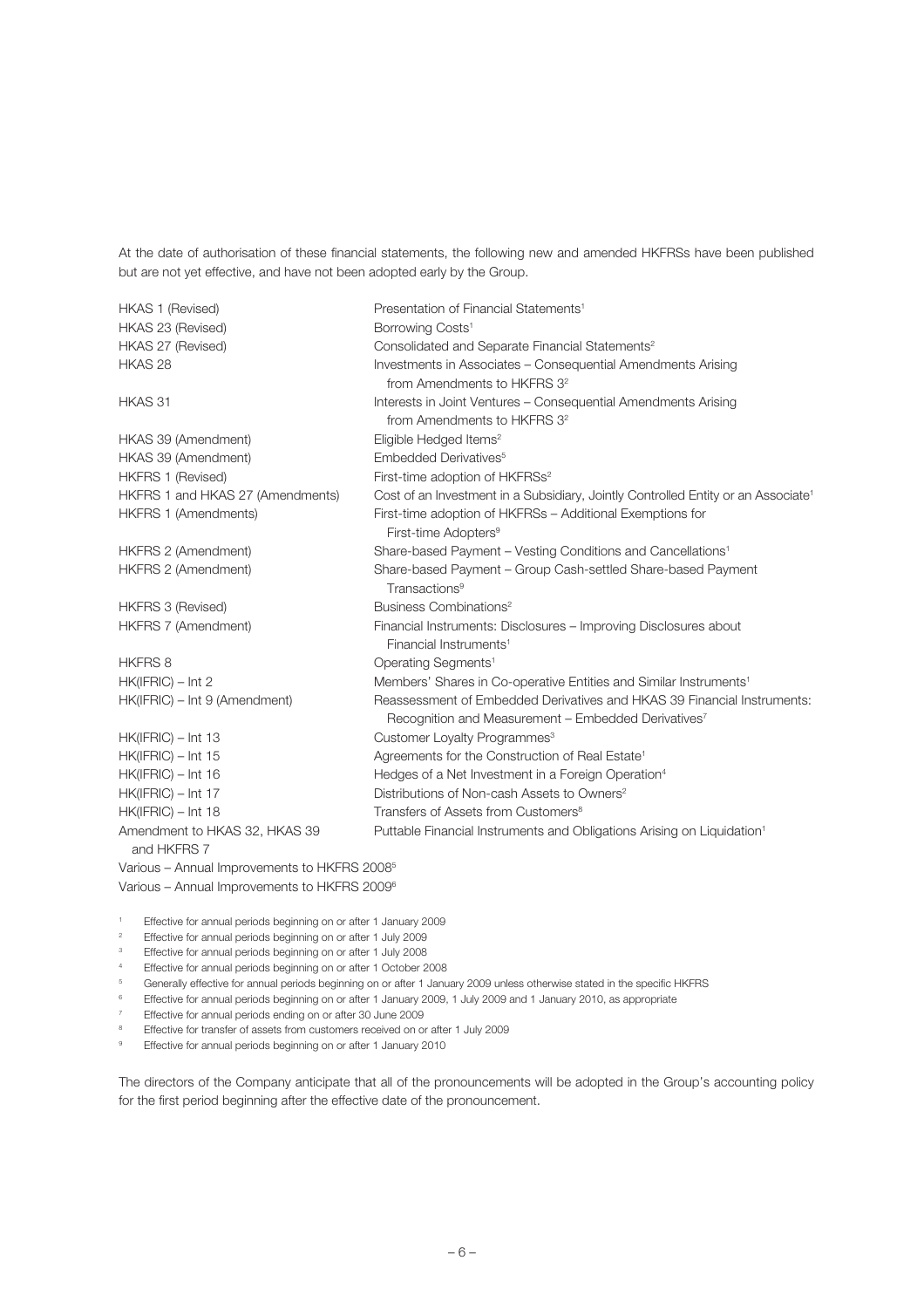Amongst these new standards and interpretations, HKAS 1 (Revised) Presentation of Financial Statements is expected to materially change the presentation of the Group's financial statements. These amendments affect the presentation of owner changes in equity and introduce a statement of comprehensive income. The Group will have the option of presenting items of income and expenses and components of other comprehensive income either in a single statement of comprehensive income with subtotals, or in two separate statements (a separate income statement followed by a statement of comprehensive income). The amendments do not affect the financial position or results of the Group but will give rise to additional disclosures.

The directors of the Company are currently assessing the impact of other new and amended HKFRSs upon initial application. So far, the directors of the Company have preliminarily concluded that the initial application of these HKFRSs is unlikely to have a significant impact on the Group's results and financial position.

# **3. SEGMENT INFORMATION**

#### **Primary reporting format – business segments**

The Group's operating businesses are structured and managed separately according to the nature of their operations and the products and services they provide. Each of the Group's business segments represents a strategic business unit that offers products and services which are subject to risks and returns that are different from those of the other business segments. Summary details of the business segments are as follows:

- (a) the Property Assembly and Brokerage Business, details of which have been set out in note 1;
- (b) Trading of bags and accessories segment represents the selling of bags and accessories; and
- (c) Trading of recycled computers segment (the "Recycled Computer Business").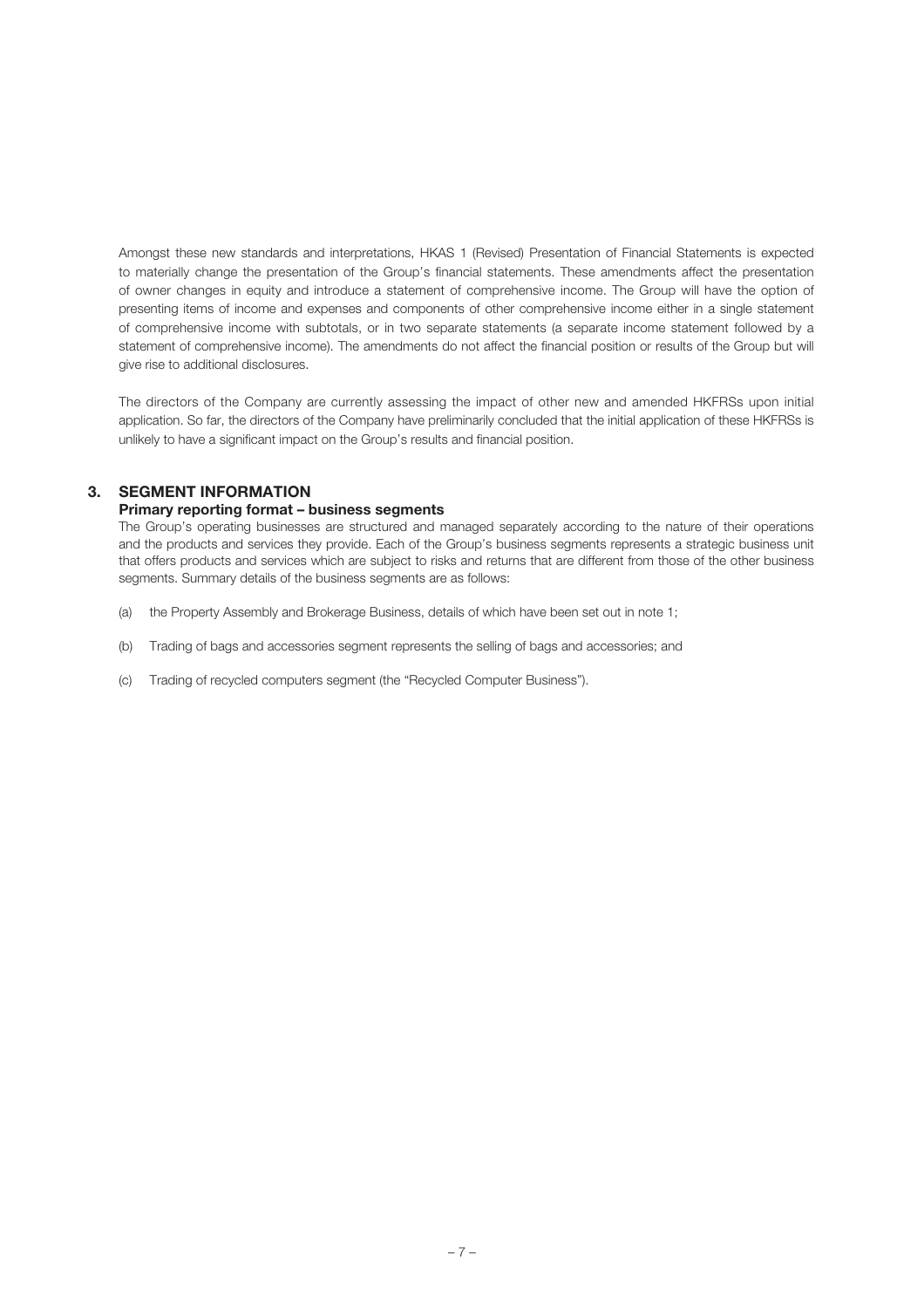|                                                                       | Period                                                           | Property<br>Assembly and<br><b>Brokerage Business</b> | and accessories<br>Period                                        | <b>Trading of bags</b>                        | Recycled<br>Computer<br><b>Business</b><br>Period                |                                               | Period                                                           | <b>Total</b>                                                |
|-----------------------------------------------------------------------|------------------------------------------------------------------|-------------------------------------------------------|------------------------------------------------------------------|-----------------------------------------------|------------------------------------------------------------------|-----------------------------------------------|------------------------------------------------------------------|-------------------------------------------------------------|
|                                                                       | from<br>1 April<br>2008 to<br>30 June<br>2009<br><b>HK\$'000</b> | Year<br>ended<br>31 March<br>2008<br>HK\$'000         | from<br>1 April<br>2008 to<br>30 June<br>2009<br><b>HK\$'000</b> | Year<br>ended<br>31 March<br>2008<br>HK\$'000 | from<br>1 April<br>2008 to<br>30 June<br>2009<br><b>HK\$'000</b> | Year<br>ended<br>31 March<br>2008<br>HK\$'000 | from<br>1 April<br>2008 to<br>30 June<br>2009<br><b>HK\$'000</b> | Year<br>ended<br>31 March<br>2008<br>HK\$'000<br>(Restated) |
| Segment revenue:<br>Sales to or commission from<br>external customers | 95,222                                                           | 80,687                                                | 2,956                                                            | 31,406                                        | 20,221                                                           | 31,062                                        | 118,399                                                          | 143,155                                                     |
| Segment results                                                       | 40,222                                                           | 36,340                                                | (79)                                                             | 124                                           | (3,631)                                                          | (2,928)                                       | 36,512                                                           | 33,536                                                      |
| Unallocated revenue<br>Unallocated costs                              |                                                                  |                                                       |                                                                  |                                               |                                                                  |                                               | 4,738<br>(6,643)                                                 | 6,119<br>(2,915)                                            |
| Operating profit<br>Finance costs                                     |                                                                  |                                                       |                                                                  |                                               |                                                                  |                                               | 34,607                                                           | 36,740<br>(2,587)                                           |
| Profit before income tax<br>Income tax expense                        |                                                                  |                                                       |                                                                  |                                               |                                                                  |                                               | 34,607<br>(10,980)                                               | 34,153<br>(6, 496)                                          |
| Profit for the period/year                                            |                                                                  |                                                       |                                                                  |                                               |                                                                  |                                               | 23,627                                                           | 27,657                                                      |
|                                                                       | 30 June<br>2009<br><b>HK\$'000</b>                               | 31 March<br>2008<br>HK\$'000                          | 30 June<br>2009<br><b>HK\$'000</b>                               | 31 March<br>2008<br>HK\$'000                  | 30 June<br>2009<br><b>HK\$'000</b>                               | 31 March<br>2008<br>HK\$'000                  | 30 June<br>2009<br><b>HK\$'000</b>                               | 31 March<br>2008<br>HK\$'000<br>(Restated)                  |
| <b>Assets</b><br>Segment assets<br>Unallocated assets                 | 575,303                                                          | 557,023                                               | $\overline{\mathbf{2}}$                                          | 157                                           | 1,768                                                            | 3,872                                         | 577,073<br>226,378                                               | 561,052<br>248,639                                          |
| Total assets                                                          |                                                                  |                                                       |                                                                  |                                               |                                                                  |                                               | 803,451                                                          | 809,691                                                     |
| <b>Liabilities</b><br>Segment liabilities<br>Unallocated liabilities  | 3,020                                                            | 17,898                                                | 463                                                              | 618                                           | 270                                                              | 170                                           | 3,753<br>11,821                                                  | 18,686<br>9,202                                             |
| <b>Total liabilities</b>                                              |                                                                  |                                                       |                                                                  |                                               |                                                                  |                                               | 15,574                                                           | 27,888                                                      |

As at 30 June 2009, the corporate segment, which represented investment holding, was no longer reported as an independent segment as it was below all of the thresholds of significance. It was included as an unallocated reconciling item. The figures for the previous year have been adjusted accordingly. In the previous year, no sale to external customers, segment results of HK\$367,000 and segment assets of HK\$3,518,000 were reported.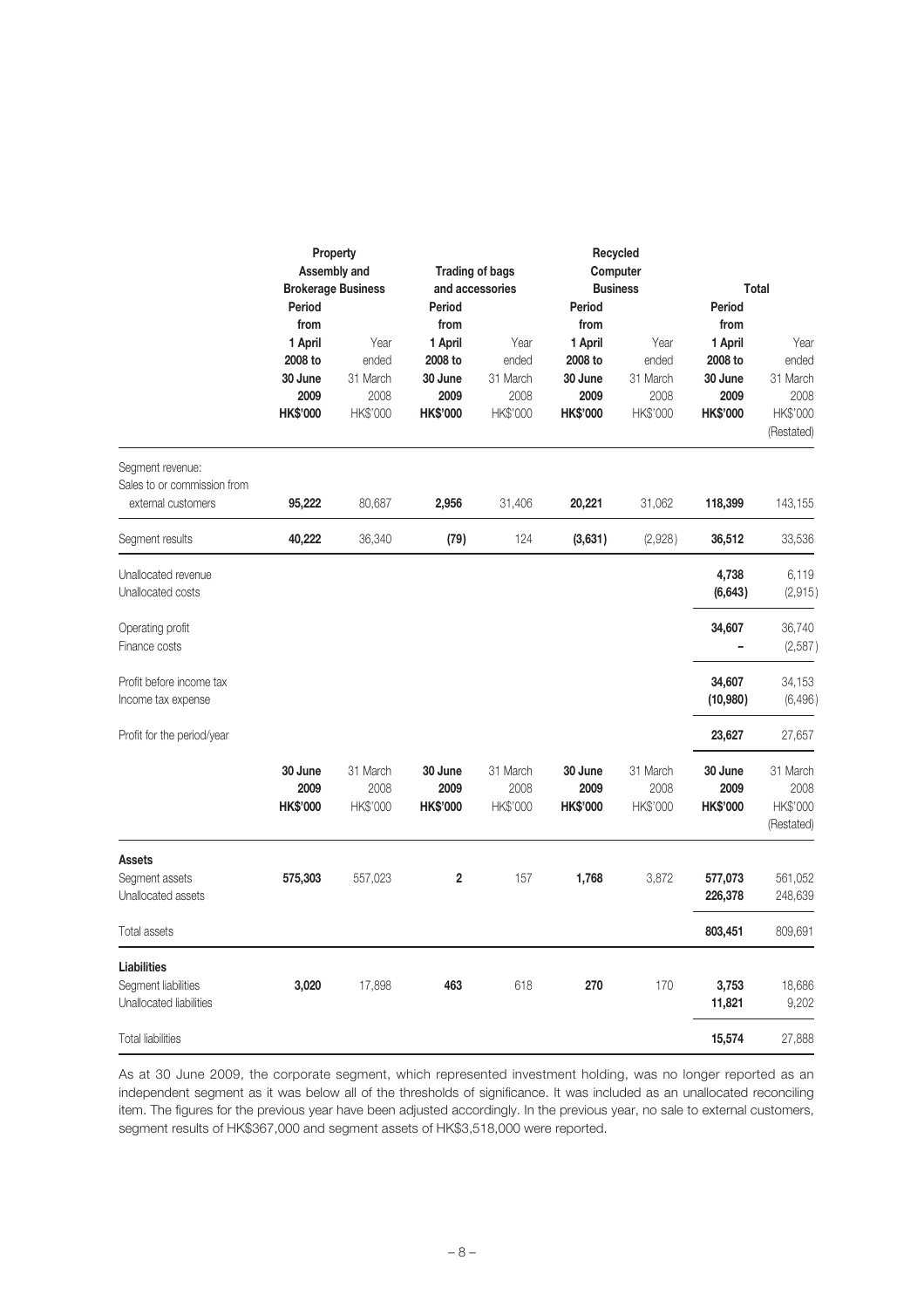|                                                           |                 | Property<br>Assembly and<br><b>Brokerage Business</b> |                 | Trading of bags<br>and accessories |                 | Recycled<br>Computer<br><b>Business</b> |                 | Total    |
|-----------------------------------------------------------|-----------------|-------------------------------------------------------|-----------------|------------------------------------|-----------------|-----------------------------------------|-----------------|----------|
|                                                           | Period          |                                                       | Period          |                                    | Period          |                                         | Period          |          |
|                                                           | from            |                                                       | from            |                                    | from            |                                         | from            |          |
|                                                           | 1 April         | Year                                                  | 1 April         | Year                               | 1 April         | Year                                    | 1 April         | Year     |
|                                                           | 2008 to         | ended                                                 | 2008 to         | ended                              | 2008 to         | ended                                   | 2008 to         | ended    |
|                                                           | 30 June         | 31 March                                              | 30 June         | 31 March                           | 30 June         | 31 March                                | 30 June         | 31 March |
|                                                           | 2009            | 2008                                                  | 2009            | 2008                               | 2009            | 2008                                    | 2009            | 2008     |
|                                                           | <b>HK\$'000</b> | HK\$'000                                              | <b>HK\$'000</b> | HK\$'000                           | <b>HK\$'000</b> | HK\$'000                                | <b>HK\$'000</b> | HK\$'000 |
| Other segment information:<br>Depreciation<br>Unallocated | 708             | 172                                                   |                 | 210                                | 27              | 29                                      | 735<br>-        | 411      |
|                                                           |                 |                                                       |                 |                                    |                 |                                         | 735             | 411      |
| Capital expenditure<br>Unallocated                        | 1,430           | 881                                                   |                 | 147                                | $\overline{2}$  | 55                                      | 1,432           | 1,083    |
|                                                           |                 |                                                       |                 |                                    |                 |                                         | 1,432           | 1,083    |
| Impairment loss on goodwill                               |                 |                                                       |                 |                                    |                 | 3,555                                   |                 | 3,555    |

## **Secondary reporting format – geographical segments**

The following table provides an analysis of the Group's sales by geographical market, irrespective of the origin of the goods and services.

Segment revenue by geographical markets:

|                                                              | <b>Period from</b><br>1 April 2008 to<br>30 June 2009<br><b>HK\$'000</b> | Year ended<br>31 March 2008<br>HK\$'000 |
|--------------------------------------------------------------|--------------------------------------------------------------------------|-----------------------------------------|
| Hong Kong                                                    | 118,399                                                                  | 137,304                                 |
| Peoples' Republic of China ("PRC") (Not including Hong Kong) |                                                                          | 3,317                                   |
| Taiwan                                                       |                                                                          | 785                                     |
| Singapore                                                    |                                                                          | 845                                     |
| <b>Others</b>                                                |                                                                          | 904                                     |
|                                                              | 118,399                                                                  | 143,155                                 |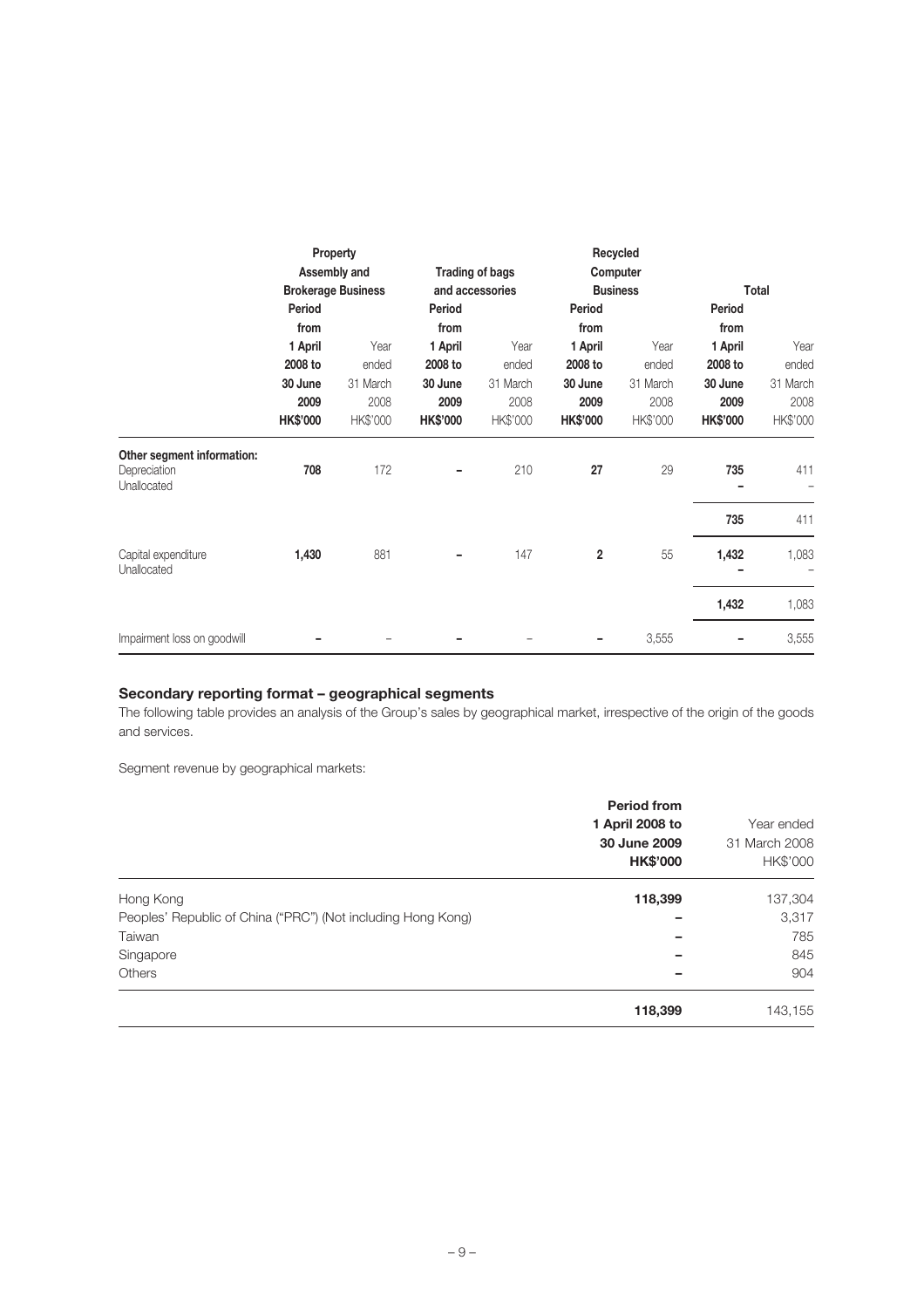The following is an analysis of the carrying amount of segment assets, and additions to property, plant and equipment and intangible assets, analysed by the geographical area in which the assets are located.

|             |                 | <b>Segment assets</b> |                 | Capital expenditure |
|-------------|-----------------|-----------------------|-----------------|---------------------|
|             | 30 June         | 31 March              | 30 June         | 31 March            |
|             | 2009            | 2008                  | 2009            | 2008                |
|             | <b>HK\$'000</b> | HK\$'000              | <b>HK\$'000</b> | HK\$'000            |
|             |                 | (Restated)            |                 |                     |
| Hong Kong   | 577,073         | 561,052               | 1,432           | 1,083               |
| Unallocated | 226,378         | 248,639               | -               |                     |
|             | 803,451         | 809,691               | 1,432           | 1,083               |

# **4. REVENUE AND OTHER INCOME**

Revenue, which is also the Group's turnover, represents the net invoiced value of goods sold and net value of services rendered, after allowances for returns and trade discounts. All significant transactions amongst the companies comprising the Group have been eliminated on consolidation. Revenue and other income recognised during the period/year are as follows:

|                     | <b>Period from</b><br>1 April 2008 to<br>30 June 2009<br><b>HK\$'000</b> | Year ended<br>31 March 2008<br>HK\$'000 |
|---------------------|--------------------------------------------------------------------------|-----------------------------------------|
|                     |                                                                          |                                         |
| Revenue             |                                                                          |                                         |
| Commission income   | 53,320                                                                   | 59,673                                  |
| Sales of properties | 41,902                                                                   | 21,014                                  |
| Sales of goods      | 23,177                                                                   | 62,468                                  |
|                     | 118,399                                                                  | 143,155                                 |
| <b>Other income</b> |                                                                          |                                         |
| Interest income     | 4,273                                                                    | 6,020                                   |
| Dividend income     | 465                                                                      |                                         |
| Management income   |                                                                          | 250                                     |
| Exchange gain, net  |                                                                          | 99                                      |
| Sundry income       | 366                                                                      | 443                                     |
|                     | 5,104                                                                    | 6,812                                   |
|                     | 123,503                                                                  | 149,967                                 |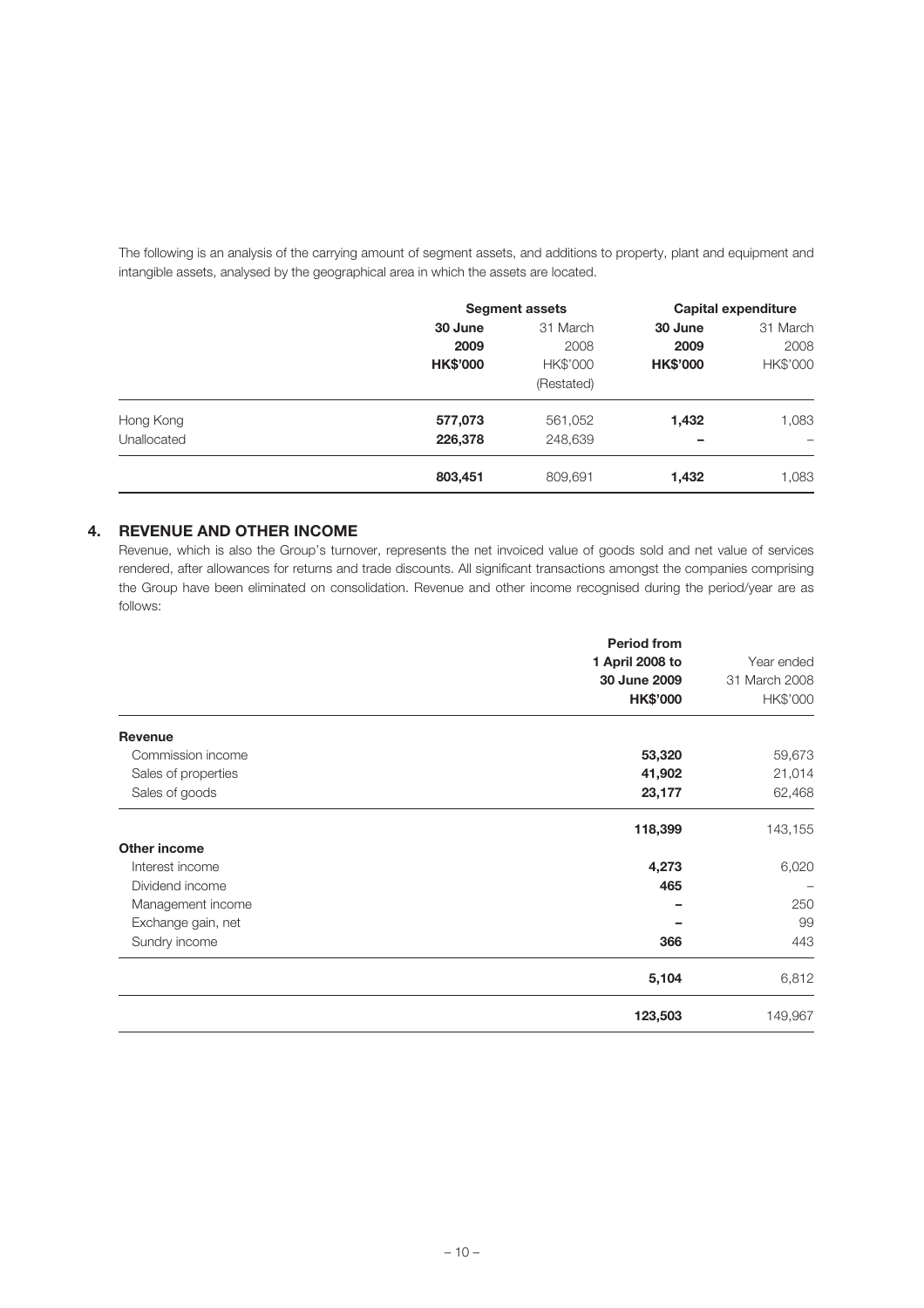# **5. OPERATING PROFIT**

|                                                                              | <b>Period from</b><br>1 April 2008 to<br>30 June 2009<br><b>HK\$'000</b> | Year ended<br>31 March 2008<br>HK\$'000 |
|------------------------------------------------------------------------------|--------------------------------------------------------------------------|-----------------------------------------|
| Operating profit is arrived at after charging the following:                 |                                                                          |                                         |
| Auditors' remuneration                                                       | 456                                                                      | 380                                     |
| Cost of inventories recognised as expense                                    | 38,235                                                                   | 59,777                                  |
| Contingent rents                                                             |                                                                          | 563                                     |
| Depreciation                                                                 | 735                                                                      | 411                                     |
| Directors' remuneration                                                      | 150                                                                      | 150                                     |
| Exchange loss, net                                                           | 29                                                                       |                                         |
| Net fair value loss on financial assets at fair value through profit or loss | 3,673                                                                    | 367                                     |
| Impairment loss on goodwill                                                  |                                                                          | 3,555                                   |
| Loss on disposals of property, plant and equipment                           | 25                                                                       | 12                                      |
| Loss on disposals of subsidiaries                                            |                                                                          | 37                                      |
| Minimum lease payments under operating lease rentals                         |                                                                          |                                         |
| for land and buildings                                                       | 2,010                                                                    | 6,218                                   |

## **6. FINANCE COSTS**

|                                                 | <b>Period from</b><br>1 April 2008 to | Year ended                       |
|-------------------------------------------------|---------------------------------------|----------------------------------|
|                                                 | 30 June 2009<br><b>HK\$'000</b>       | 31 March 2008<br><b>HK\$'000</b> |
| Effective interest expense on convertible bonds | -                                     | 2.587                            |

## **7. INCOME TAX EXPENSE**

Hong Kong profits tax has been provided at the rate of 16.5% (Year ended 31 March 2008: 17.5%) on the estimated assessable profits arising in Hong Kong for the period/year.

(a) The amount of income tax in the consolidated income statement represents:

|                                                                                     | <b>Period from</b><br>1 April 2008 to<br>30 June 2009<br><b>HK\$'000</b> | Year ended<br>31 March 2008<br>HK\$'000 |
|-------------------------------------------------------------------------------------|--------------------------------------------------------------------------|-----------------------------------------|
| Hong Kong                                                                           |                                                                          |                                         |
| Current tax for the period/year<br>(Over)/Under-provision in respect of prior years | 11,662<br>(682)                                                          | 6,469<br>27                             |
| Total income tax expense                                                            | 10,980                                                                   | 6,496                                   |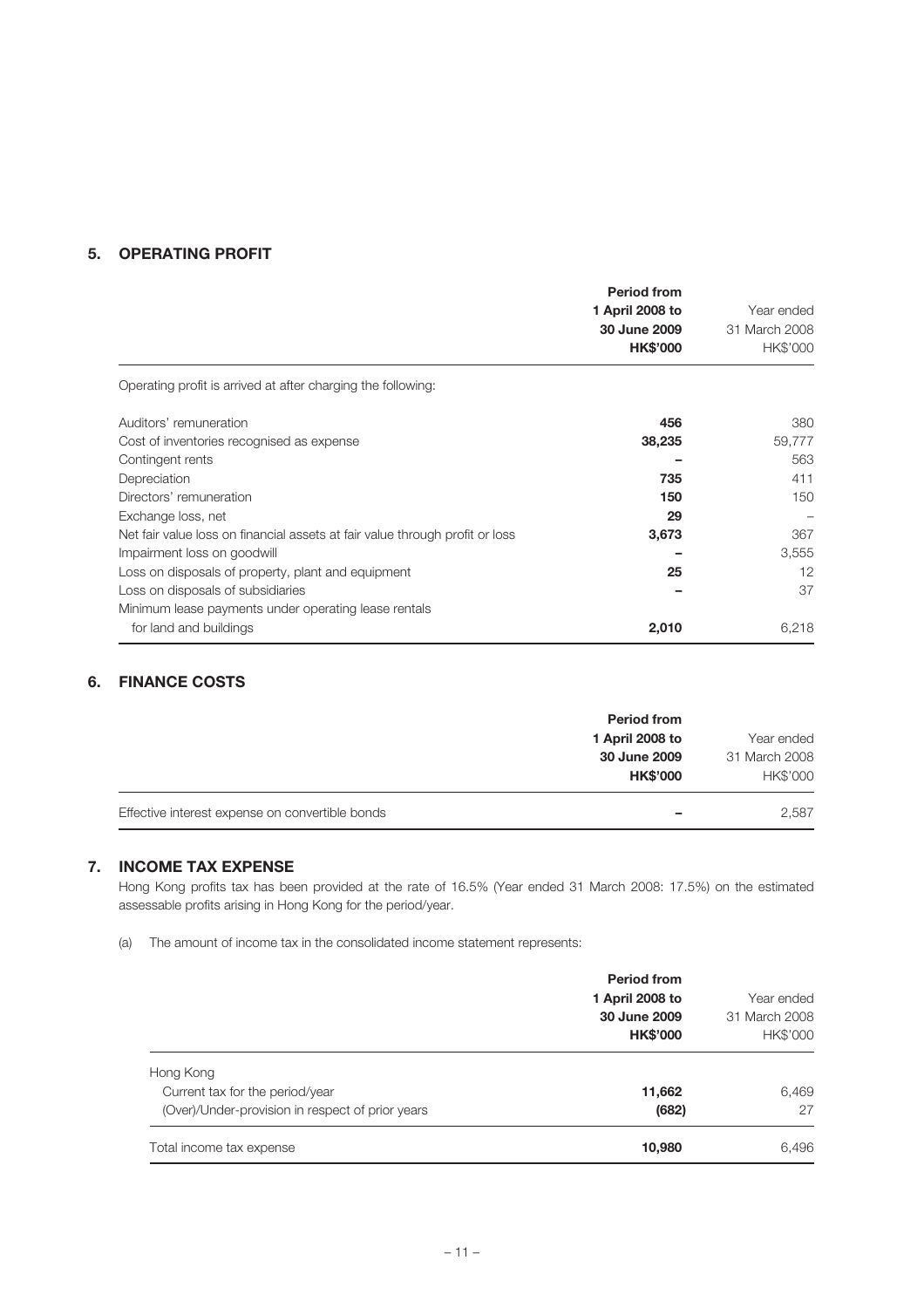## **8. DIVIDENDS**

|                                                         | <b>Period from</b> |                 |
|---------------------------------------------------------|--------------------|-----------------|
|                                                         | 1 April 2008 to    | Year ended      |
|                                                         | 30 June 2009       | 31 March 2008   |
|                                                         | <b>HK\$'000</b>    | <b>HK\$'000</b> |
| Final dividend proposed after the balance sheet date of |                    |                 |
| HK 0.366 cent per ordinary share                        |                    |                 |
| (Year ended 31 March 2008: HK 0.717 cent)               | 10,718             | 20,997          |

The final dividends proposed after the balance sheet date have not been recognised as a liability at the balance sheet date.

### **9. EARNINGS PER SHARE**

The calculation of basic earnings per share is based on the profit attributable to equity holders of the Company of HK\$23,627,000 (Year ended 31 March 2008: HK\$27,657,000) and the weighted average of 2,928,500,000 (Year ended 31 March 2008: 2,605,781,421) ordinary shares in issue during the period.

Diluted earnings per share for the period from 1 April 2008 to 30 June 2009 was not presented because there is no potential ordinary share in existence during the period. Diluted earnings per share for the year ended 31 March 2008 was not presented as the impact of the exercise of convertible bonds was anti-dilutive.

## **10. GOODWILL**

Goodwill in 2009 and 2008 arose from the acquisitions of Richfield Realty and Maxitech System in previous years. The net carrying amount of goodwill can be analysed as follows:

|                                                                                                               | 30 June 2009<br><b>HK\$'000</b> | 31 March 2008<br>HK\$'000 |
|---------------------------------------------------------------------------------------------------------------|---------------------------------|---------------------------|
| Net carrying amount at 1 April                                                                                | 156,200                         | 3,555                     |
| Arising from acquisition of Richfield Realty                                                                  |                                 | 156,200                   |
| Adjustment on the purchase consideration of                                                                   |                                 |                           |
| Richfield Realty pursuant to settlement agreements                                                            | 317,800                         |                           |
| Impairment loss on Maxitech System within the Recycled Computer Business                                      |                                 | (3,555)                   |
| Net carrying amount at the end of period/year attributable to<br>the Property Assembly and Brokerage Business | 474.000                         | 156.200                   |

#### **11. AMOUNT DUE FROM A SHAREHOLDER**

The balance as at 31 March 2008 arose from the shortfall of the estimated results of a subsidiary over its guaranteed results and was unsecured, interest free and repayable on demand. During the period, pursuant to approval of the independent shareholders at the extraordinary general meeting, the balance was transferred to the purchase consideration on the acquisition of Richfield Realty, details of which are set out in the Company's announcement dated 13 June 2008.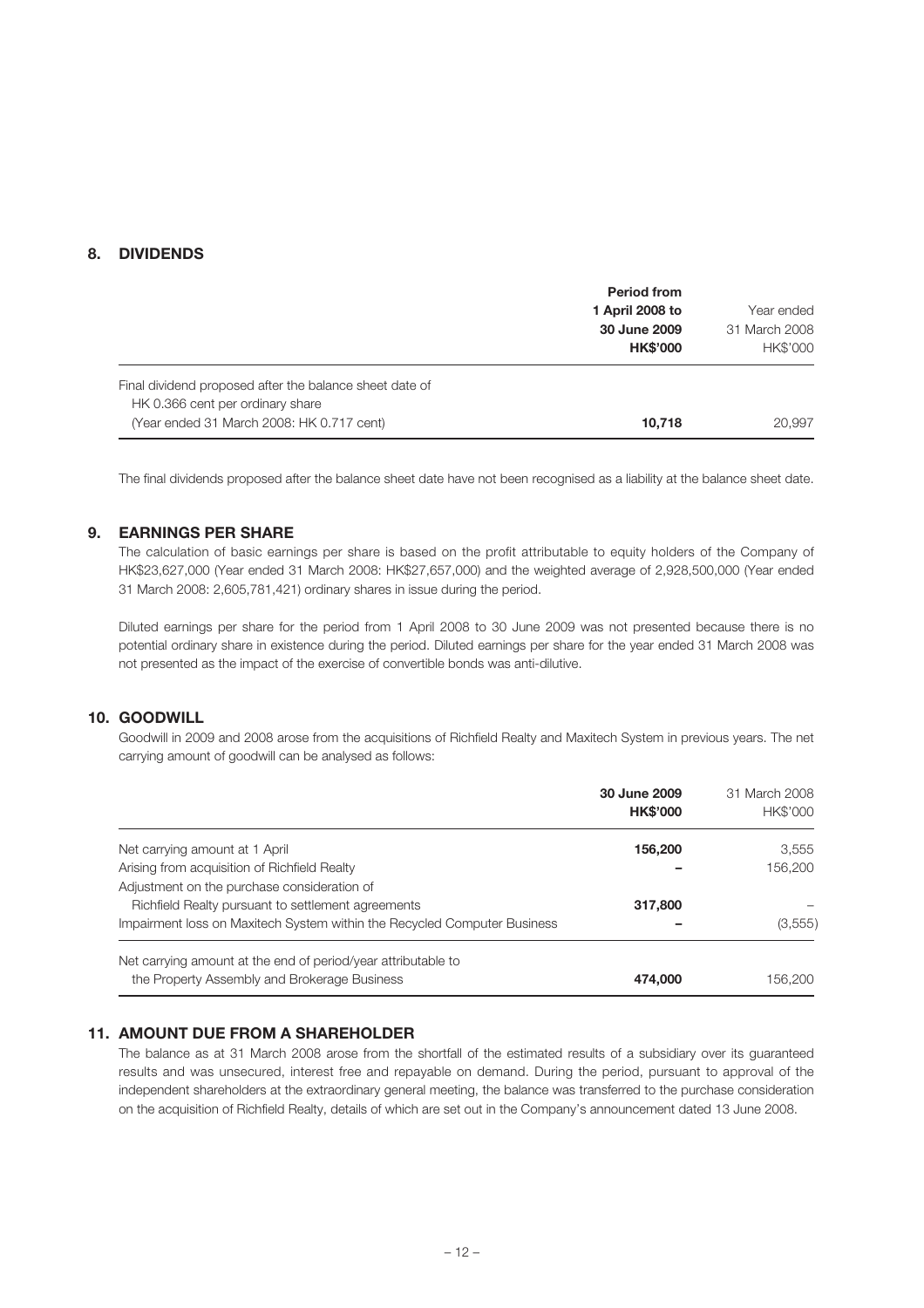### **12. PROPERTIES HELD FOR TRADING**

The analysis of carrying amount of properties held for sale is as follows:

|                                  | 30 June 2009<br><b>HK\$'000</b> | 31 March 2008<br>HK\$'000 |
|----------------------------------|---------------------------------|---------------------------|
| In Hong Kong                     |                                 |                           |
| - 10 to 50 years (medium leases) | 18,948                          | 18,508                    |
| - 50 years or more (long leases) | 22,025                          | 24,409                    |
|                                  | 40,973                          | 42,917                    |

## **13. TRADE RECEIVABLES**

Based on the invoice dates, ageing analysis of trade receivables is as follow:

|                 | 30 June 2009<br><b>HK\$'000</b> | 31 March 2008<br>HK\$'000 |
|-----------------|---------------------------------|---------------------------|
| Within 90 days  | 5,196                           | 39,108                    |
| 91 to 180 days  | -                               | 278                       |
| 181 to 365 days | -                               | 673                       |
|                 | 5,196                           | 40,059                    |

For the trading of bags and accessories and the Recycled Computer Business, the Group's trading terms with its customers are mainly on credit, which generally have credit periods of up to 90 days (Year ended 31 March 2008: 90 days) and do not bear any interest.

For the Property Assembly and Brokerage Business, the Group generally allows a credit period from 1 month to 3 years (Year ended 31 March 2008: 1 month to 3 years) to its trade customers, in accordance with the terms of the mutual agreements after individual negotiations.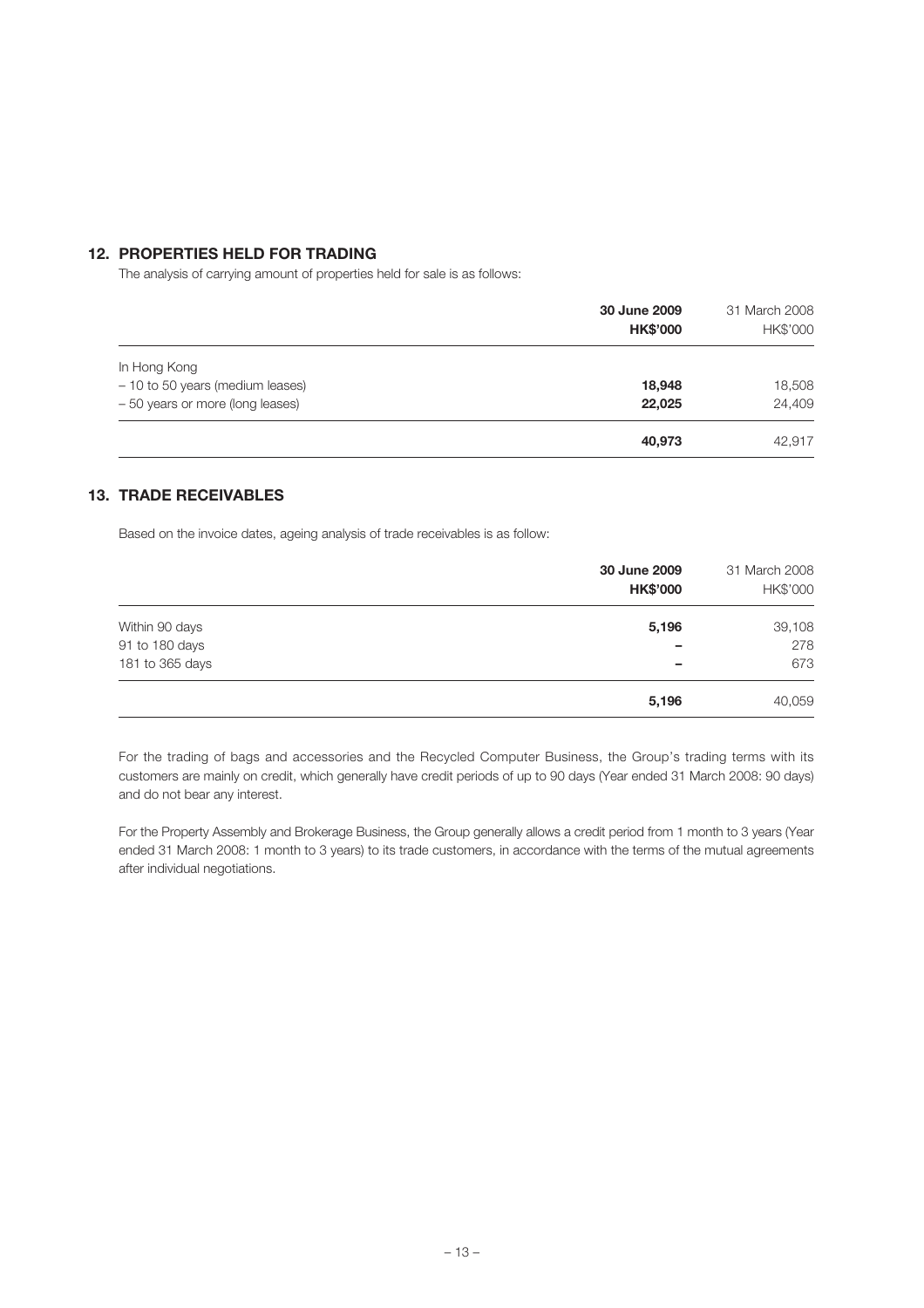# **14. TRADE PAYABLES**

The Group was granted by its suppliers' credit periods ranging from 30 days to 90 days (Year ended 31 March 2008: 30 days to 90 days). Based on the invoices dates, ageing analysis of trade payables is as follows:

|                                   | 30 June 2009<br><b>HK\$'000</b> | 31 March 2008<br>HK\$'000 |  |
|-----------------------------------|---------------------------------|---------------------------|--|
| Within 90 days                    | -                               | 15,317                    |  |
| 91 to 180 days                    |                                 | 600                       |  |
| Over 1 year but less than 2 years | 1,994                           | 473                       |  |
|                                   | 1,994                           | 16,390                    |  |

# **15. SHARE CAPITAL**

|                                          | 30 June 2009  |                 | 31 March 2008 |          |
|------------------------------------------|---------------|-----------------|---------------|----------|
|                                          | <b>Number</b> |                 | Number        |          |
|                                          | of shares     |                 | of shares     |          |
|                                          | '000'         | <b>HK\$'000</b> | '000          | HK\$'000 |
| Authorised:                              |               |                 |               |          |
| Ordinary shares of HK\$0.01 each         | 10,000,000    | 100,000         | 10,000,000    | 100,000  |
|                                          |               |                 |               |          |
|                                          | <b>Number</b> | Ordinary        | Number        | Ordinary |
|                                          | of shares     | shares          | of shares     | shares   |
|                                          | '000'         | <b>HK\$'000</b> | '000          | HK\$'000 |
| Issued and fully paid:                   |               |                 |               |          |
| At the beginning of the period/year      | 2,928,500     | 29,285          | 1,800,000     | 18,000   |
| Conversion of convertible bonds (note i) |               |                 | 760,000       | 7,600    |
| Issue of new shares (note ii)            |               |                 | 368,500       | 3,685    |
| At the end of the period/year            | 2,928,500     | 29,285          | 2,928,500     | 29,285   |

Notes:

(i) On 30 May 2007 and 15 August 2007, convertible bonds with principal amounts of HK\$255,000,000 and HK\$201,000,000 respectively were converted into 760,000,000 shares of the Company at the price of HK\$0.60 per share.

(ii) On 26 July 2007, the Company entered into a subscription agreement with Virtue Partner Group Limited where the Company allotted and issued 368,500,000 shares at HK\$0.73 per share.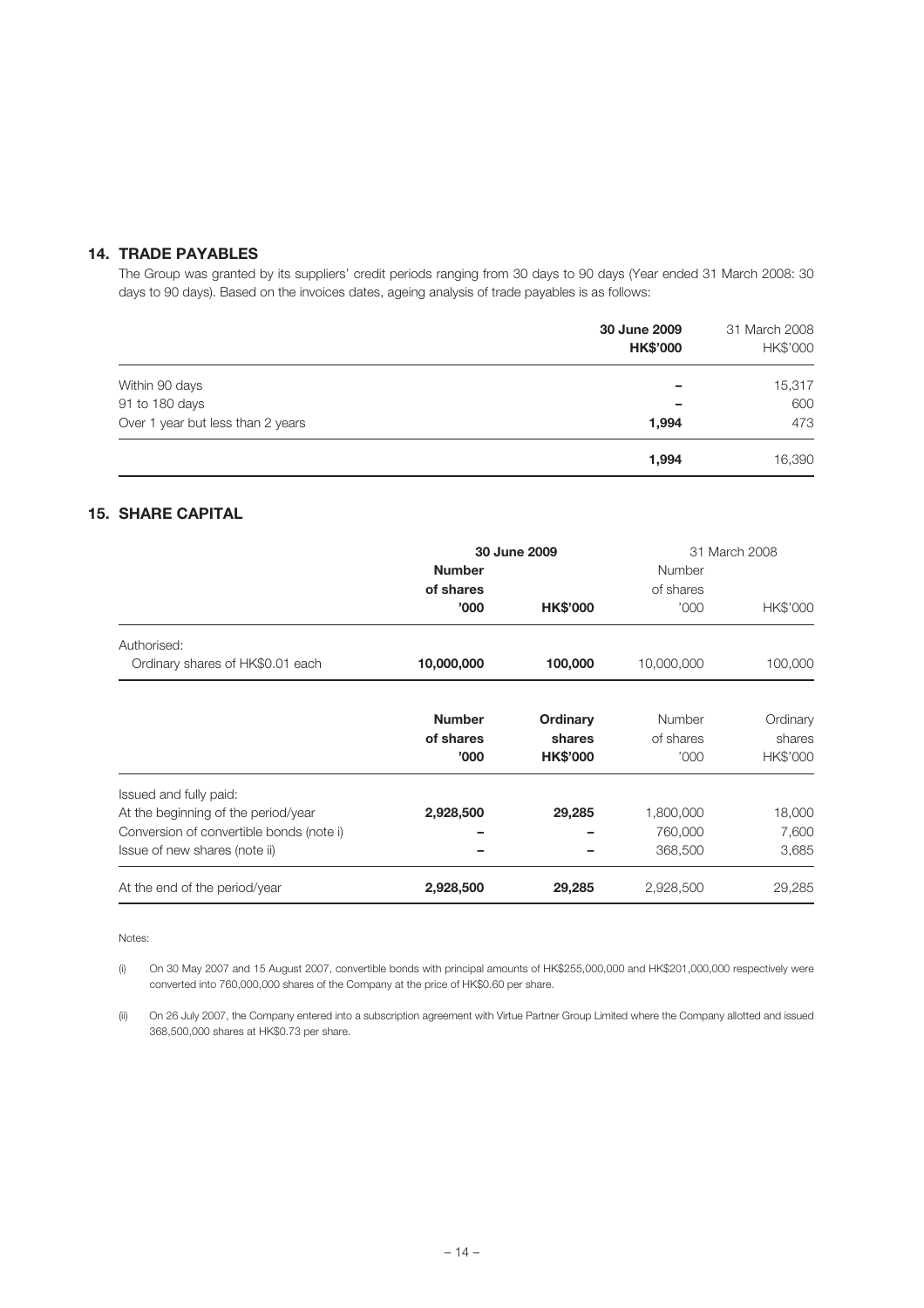## **16. MATERIAL RELATED PARTY TRANSACTIONS**

**The following transactions were carried out with the related party:**

|                                                      | <b>Period from</b><br>1 April 2008 to<br>30 June 2009<br><b>HK\$'000</b> | Year ended<br>31 March 2008<br>HK\$'000 |
|------------------------------------------------------|--------------------------------------------------------------------------|-----------------------------------------|
| Rental expenses paid to a related company owned by   |                                                                          |                                         |
| one of the key management personal of the Group      | 1,181                                                                    | 722                                     |
| Professional fees paid to a related company in which |                                                                          |                                         |
| one director of the Company is a partner             | 503                                                                      | 192                                     |
|                                                      | 1,684                                                                    | 914                                     |

These transactions were conducted at pre-determined prices in accordance with terms mutually agreed between the Group and this related party. These transactions are conducted in the normal course of business.

## **Key management personnel compensation**

|                              | <b>Period from</b> |               |
|------------------------------|--------------------|---------------|
|                              | 1 April 2008 to    | Year ended    |
|                              | 30 June 2009       | 31 March 2008 |
|                              | <b>HK\$'000</b>    | HK\$'000      |
| Short-term employee benefits | 2,150              | 150           |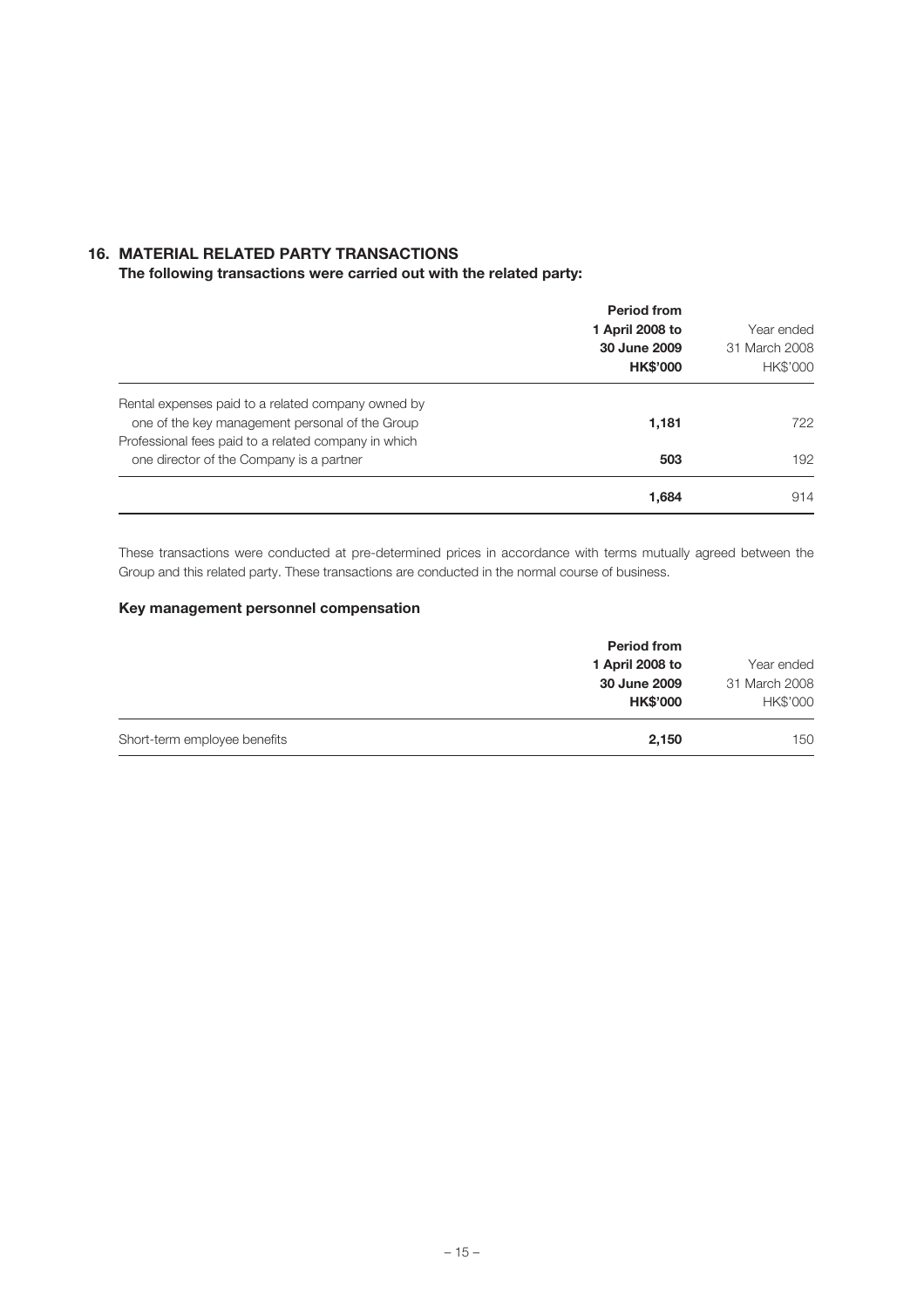#### **MANAGEMENT DISCUSSION AND ANALYSIS**

#### **GENERAL**

Richfield Group Holdings Limited (the "Company") and its subsidiaries (collectively, the "Group") is principally engaged in the provision of property brokerage services, carrying out schemes for property consolidation, assembly and redevelopment, property trading in Hong Kong, the trading of recycled computers and the trading of bags and accessories.

The Group is currently engaged in property assembly schemes for approximately 130 redevelopment projects in Hong Kong. Those projects engaged are all residential and commercial properties which are located on Hong Kong Island and Kowloon side.

The products sold in the business of trading of bags and accessories consist principally of business bags, sports bags, backpacks, handbags, wallets, belts and watches. Regarding the trading of recycled computers of the Group, the products mainly include PCs, laptops and computer parts (such as RAM modules, LCD panels, hard disks, DVD-ROMs, plastic covers, and keyboards etc.).

#### **FINANCIAL PERFORMANCE**

The Company changed its financial year end from 31 March to 30 June. Consequently, reporting period for this fiscal year covers 15 months from 1 April 2008 to 30 June 2009 (the "Period") and all percentages are comparing a fifteen-month period to a twelve-month period.

During the Period, the Group recorded a turnover of approximately HK\$118,399,000, representing a decrease of approximately 17.3% compared with the previous fiscal year of approximately HK\$143,155,000. The fall in turnover was mainly due to the decrease in the turnover from trading of recycled computers and trading of bags and accessories. In respect of the business of property assembly and brokerage, it contributes approximately HK\$95,222,000 to the turnover of the Group for the Period and this represents an increase of approximately 18% compared with the previous year of approximately HK\$80,687,000.

Profit before income tax of the Group for the Period was approximately HK\$34,607,000, representing an increase of approximately 1.33% when compared with the previous year of approximately HK\$34,153,000, Despite the additional 3 months included in the Period as compared with 12 months last year and the mild improvement in the property assembly and brokerage business since the beginning of year 2009, the profit attributable to equity holders for the Period was decreased to HK\$23,627,000 compared with the previous year of approximately HK\$27,657,000 as a result of the financial crisis in 2008.

#### **BUSINESS OVERVIEW**

The business environment of Hong Kong during the Period has been adversely affected by the drastic downturn of global economy in 2008. The poor market sentiment led to suspension of several property assembly projects. In adapting to the drastic changes and the poor market sentiment, the Group has already shifted its business strategy of property assembly and brokerage business since 2007 by diversifying its sourcing areas from the Mid-Levels property market to those where prevailing prices are less inflated such as Western District, Ho Man Tin and Sham Shui Po, etc. As a result of the change, the operating profit of the Group was maintained steady for the Period, with a slight decrease to approximately HK\$34,607,000, while the operating profit for the previous year was approximately HK\$36,740,000.

The poor market sentiment and the tightening of credit market causes developers to act with prudence during the Period for their development projects. The progress of most major property assembly projects, such as Central Mansion in Causeway Bay, Western Court in Western District and other major projects in the Mid-Levels Central, Mid-Levels West, Sham Shui Po, Tai Kok Tsui, Western District, etc., has been delayed, so that the result of the Group for the Period was lagging behind the expectation of the directors of the Company ("Directors"). During the Period, the Group has completed 8 major assembly projects only, which are mainly located in densely populated location on Hong Kong Island and Kowloon side, including Causeway Bay, Western District, Sham Shui Po,etc. with the total contract sum and the total gross profit of approximately HK\$542,800,000 and HK\$57,900,000, respectively.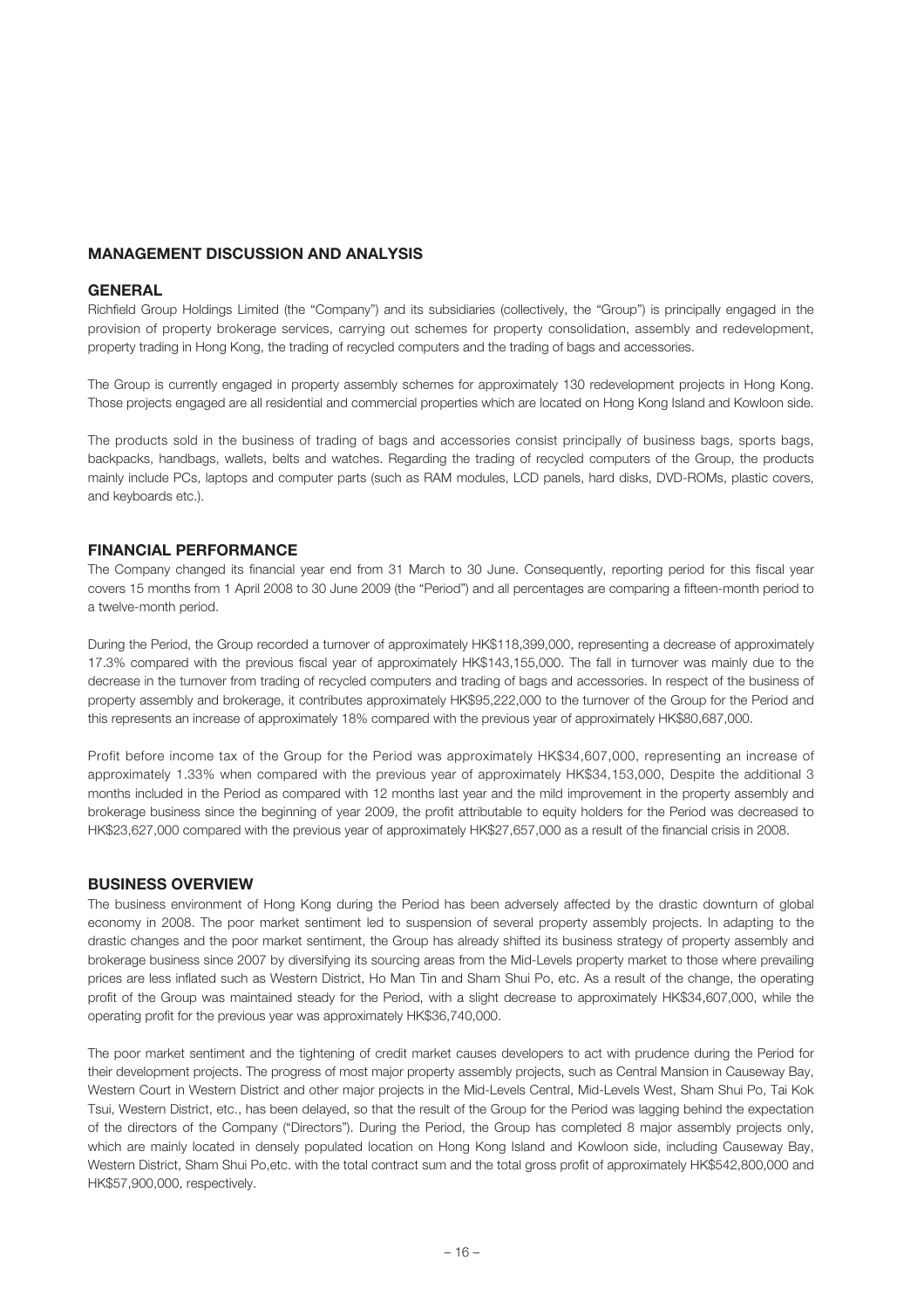As at 30 June 2009, the Group had approximately 130 property assembly projects in progress with total site areas of approximately 1,300,000 square feet. Among these projects in progress, there were approximately 90 projects located on Hong Kong Island, mainly in Mid-Levels, Sheung Wan, Causeway Bay, Western District, Shau Kei Wan, Quarry Bay, Aberdeen, etc.. There were approximately 40 projects located in Kowloon side, mainly in Mongkok, Sham Shui Po, Tai Kok Tsui, Ho Man Tin, Kwun Tong, To Kwa Wan, Kowloon City, etc.. To commensurate with the increase in number of property assembly projects, the Group has expanded its property assembly teams from approximately 70 to 90 staff. The Group believes that a high quality real estate agency team is a key to the success of property assembly business. As a result, all agents recruited by the Group have a minimum working experience of 4 years.

The trading business of recycled computers contributed approximately HK\$20,221,000 to the Group's turnover, representing approximately 17.1% of the Group's turnover for the Period. It recorded a segment loss of approximately HK\$3,631,000 for the Period. The fall in turnover and the segment loss for the Period were mainly caused by fierce competition, shrinking of market of recycled computers in Hong Kong and China and rising operating costs.

The trading business of bags and accessories recorded a turnover and segment loss of approximately HK\$2,956,000 and approximately HK\$79,000 respectively, which are much worse compared with the previous year. The tumble in turnover and the segment loss were mainly due to keen competition in consumer goods and drastic increase in operating costs over the past two years.

#### **PROSPECTS**

Despite the finance turmoil in 2008, the Hong Kong property market rebounded gradually since the first quarter of year 2009 due to the improvement of market sentiment and low interest rate environment. It would foster a favorable business environment to the Group. With the prospering property market, it is expected that the property developers will be more aggressive in building up their land reserve to cater for future demand. In view of the limited supply of land in Hong Kong, property assembly for redevelopment purpose would be one of the major sources of land supply to the developers. The demand for the Group's high-quality property assembly projects, especially in urban district, will inevitably be increased.

After experiencing drastic changes in economic environment and property market from year 2007 to year 2009, most of the owners of our target properties are becoming more realistic and reasonable in determining their property sales price. This can also facilitate and speed up the conclusion of the property assembly projects.

At present, there are about 40,000 buildings which are 40 years' old or above. Among which 8% are over 50 years' old. In the 60's, Hong Kong experienced rapid population and economic growth, which triggered a building boom and massive urban expansion. Due to premature construction technology and without constant maintenance, buildings rapidly deteriorate and decline into slums. The problem of ageing and decaying buildings is most serious in older urban areas, and these areas include Sham Shui Po, Kwun Tong, Mongkok, Western District, Sau Kei Wan, Aberdeen, etc. In view of this, the government policies are expected to be more favourable to redevelopment. The government proposes in a second push to lower the sales threshold needed to 80% from the present 90% (1) for all buildings aged 50 or above and (2) for those industrial buildings aged 30 years or above located in non-industrial zones to trigger compulsory acquisitions of all units in redevelopment project. Such proposed changes would greatly facilitate private sector participation in urban renewal, thus provide more opportunities to the Group in acquiring full ownership of target properties.

Notwithstanding the global economy recession, Hong Kong economic outlook remains optimistic in the forthcoming years because of the close links with the fast-growing mainland economy and the limited supply of land in urban districts in Hong Kong. The Group remains optimistic in property assembly and brokerage business. Looking to the future, the Group is dedicated to develop strategically in the property assembly and brokerage business by adapting to ever-changing business environment, leveraging its extensive experiences in property assembly and actively seeking opportunities for premium property assembly projects so as to drive the growth of the Group.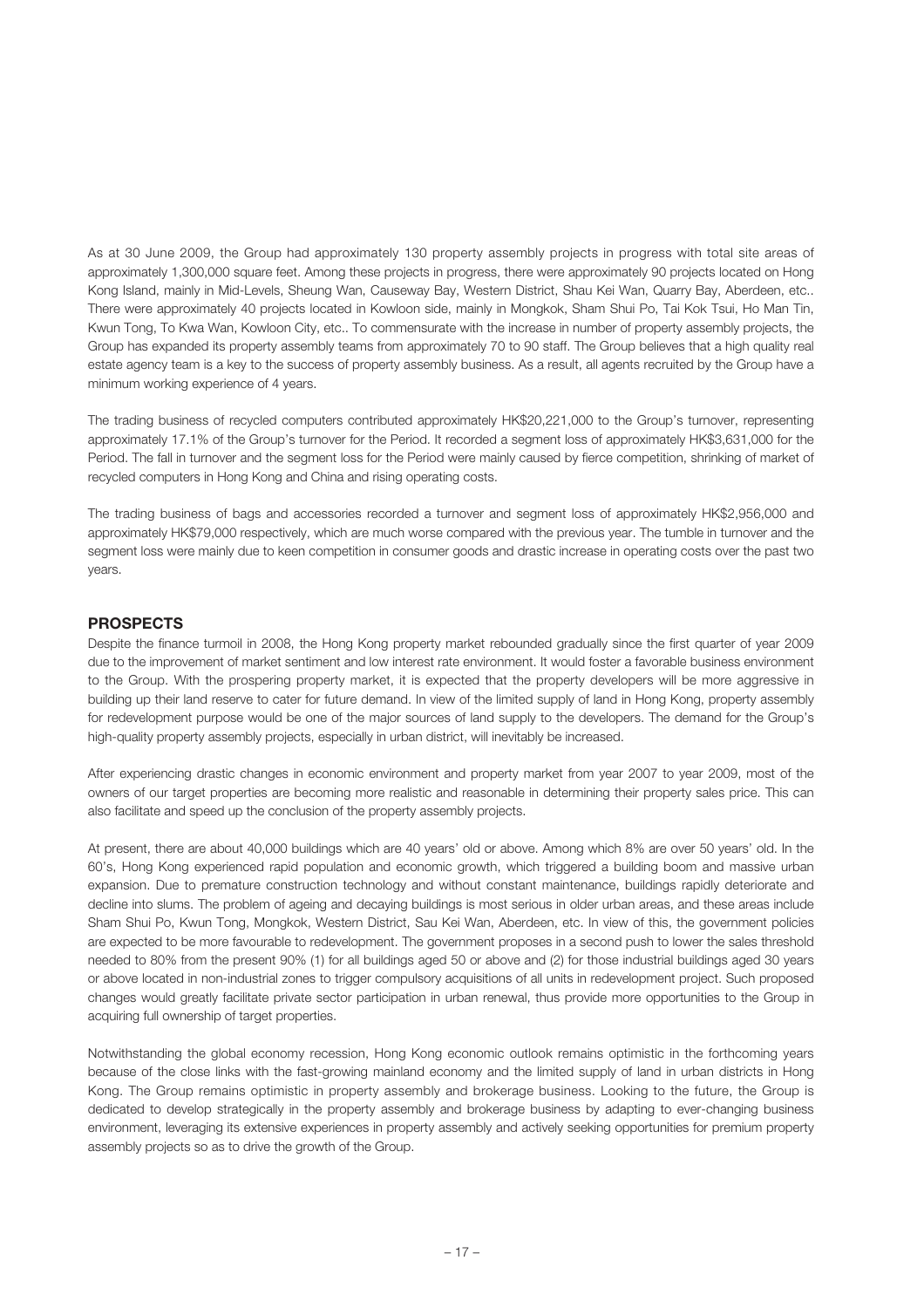In respect of the trading businesses of bags and accessories and recycled computers, profit margin and turnover are expected to be tumbled in the forthcoming future due to keen competition and surge of operating costs. Since both businesses are not the core businesses of the Group, the Group has decided to suspend these businesses from September 2009 and has directed the resources to development of the business of property assembly and brokerage. If the adverse market condition sustains, the Group would consider to terminate both businesses.

### **LIQUIDITY, FINANCIAL RESOURCES AND CAPITAL STRUCTURE**

During the Period, the Group financed its operations with its own working capital.

As at 30 June 2009, the Group had net current assets of approximately HK\$282,873,000 (As at 31 March 2008: approximately HK\$623,978,000) including bank and cash balances of approximately HK\$247,131,000 (As at 31 March 2008: approximately HK\$245,107,000).

As at 30 June 2009, the Group had no other secured loan (As at 31 March 2008: Nil).

As at 30 June 2009, the gearing ratio (defined as the ratio between total bank borrowings and total assets) was Nil (As at 31 March 2008: Nil). The Group has no bank borrowing.

There is no material change in capital structure of the Company during the Period.

#### **SIGNIFICANT INVESTMENT HELD, MATERIAL ACQUISITIONS OR DISPOSALS OF SUBSIDIARIES AND AFFILIATED COMPANIES, AND FUTURE PLANS FOR MATERIAL INVESTMENTS OR CAPITAL ASSETS**

As at 30 June 2009 and 31 March 2008, there were no significant investment held, material acquisitions or disposals of subsidiaries and affiliated companies during the Period and there is no plan for material investments or capital assets as at the date of this announcement.

### **CONTINGENT LIABILITIES**

As at 30 June 2009, the Group had no material contingent liabilities (As at 31 March 2008: Nil).

### **LEASE AND CONTRACTED COMMITMENTS**

The Group leases certain of its office premises under non-cancellable operating lease arrangements with lease terms ranging from one to two years.

At 30 June 2009, the total future minimum lease payments under non-cancellable operating leases are payable by the Group as follows:

|                              | 30 June 2009<br><b>HK\$'000</b> | 31 March 2008<br>HK\$'000 |
|------------------------------|---------------------------------|---------------------------|
| Within one year              | 1,190                           | 719                       |
| In the second to fifth years | 273                             | 161                       |
|                              | 1,463                           | 880                       |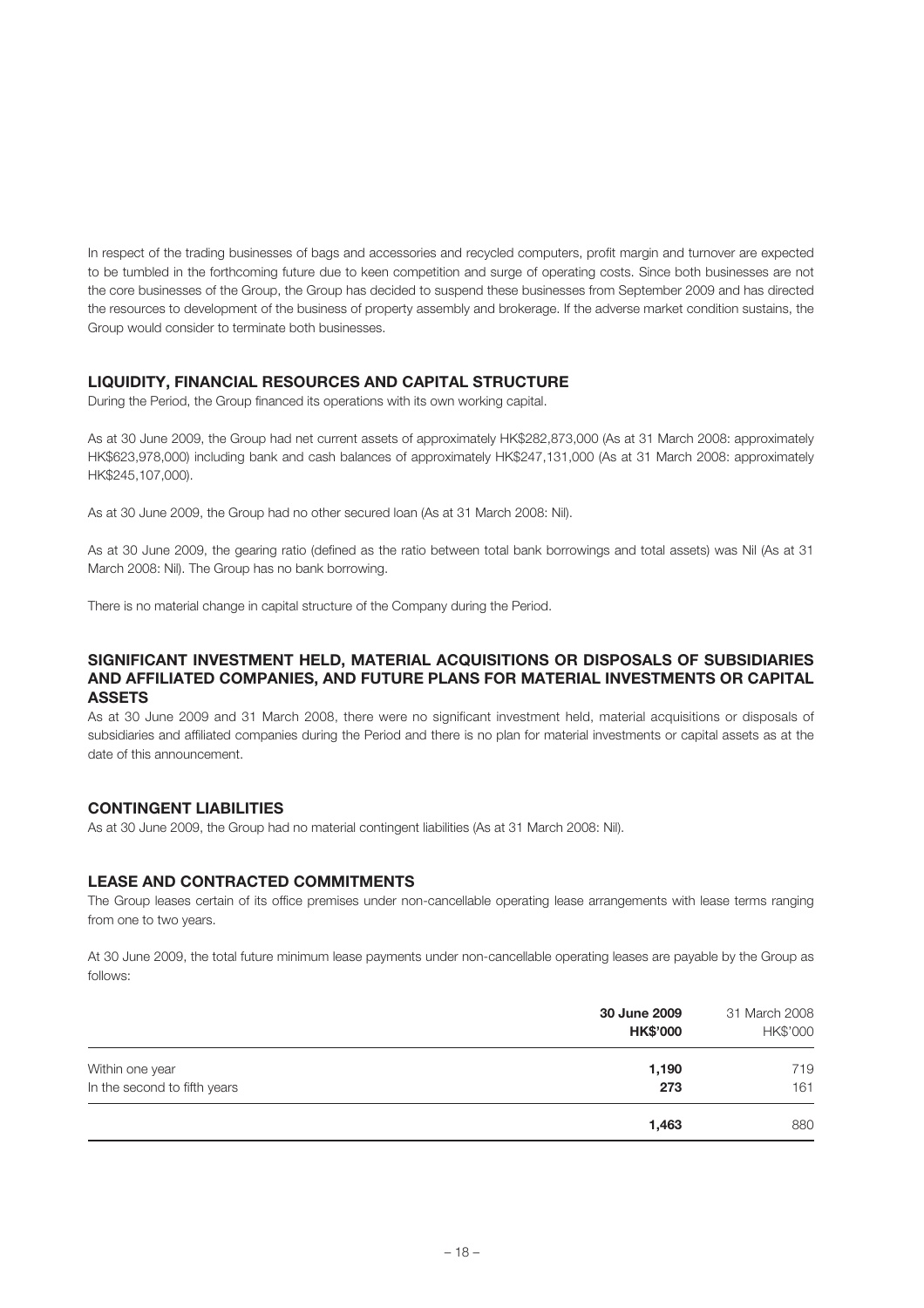## **CAPITAL COMMITMENTS**

|                                     | Group                           |                           | Company                         |                           |
|-------------------------------------|---------------------------------|---------------------------|---------------------------------|---------------------------|
|                                     | 30 June 2009<br><b>HK\$'000</b> | 31 March 2008<br>HK\$'000 | 30 June 2009<br><b>HK\$'000</b> | 31 March 2008<br>HK\$'000 |
| Contracted but not provided for:    |                                 |                           |                                 |                           |
| Leasehold land and buildings        | 22,994                          |                           |                                 |                           |
| Available-for-sale financial assets | 10,418                          |                           | 10.418                          |                           |
|                                     | 33,412                          |                           | 10.418                          |                           |

## **FOREIGN EXCHANGE EXPOSURE**

The Group's income and expenditure during the Period were denominated in United States dollars ("US\$"), HK dollars ("HK\$") and Renminbi ("RMB"), and most of the assets and liabilities as at 30 June 2009 were denominated in HK\$. Accordingly, the Board is of the view that, to a certain extent, the Group is exposed to foreign currency exchange risk. For the US\$ foreign exchange exposure, the Board believes the exposure is small as the exchange rate of US\$ to HK\$ is comparatively stable. However, the Group is exposed to RMB foreign exchange exposure and fluctuation of exchange rates of RMB against HK\$ could affect the Group's results of operations. During the Period, no hedging transaction or arrangement was made.

## **TREASURY POLICIES**

The Group adopts a conservative approach towards its treasury policies. The Group strives to reduce exposure to credit risk by performing ongoing credit evaluations of the financial conditions of its customers. To manage liquidity risk, the Board closely monitors the Group's liquidity position to ensure that the liquidity structure of the Group's assets, liabilities and commitments can meet its funding requirements.

## **EMPLOYEES AND REMUNERATION POLICIES**

As at 30 June 2009, the Group had 105 (As at 31 March 2008: 101) employees, including directors of the Company. Total staff costs (including directors' emoluments) were approximately HK\$24,774,000 for the Period as compared to approximately HK\$12,871,000 in last year. Remuneration is determined with reference to market terms and the performance, qualification and experience of individual employee. Year-end bonus based on individual performance will be paid to employees as recognition of and reward for their contributions. Other benefits include contributions to statutory mandatory provident fund scheme to its employees in Hong Kong and share option scheme.

## **CHANGE OF FINANCIAL YEAR END DATE**

The financial year end date of the Company has been changed from 31 March to 30 June commencing from the financial year of 2008/2009. Accordingly, the financial statements for the current period cover 15 months ended from 1 April 2008 to 30 June 2009. For details, please refer to the announcement of the Company dated 18 July 2008.

## **DIVIDENDS**

The Board recommends the payment of a final dividend of HK0.366 cent per share for the Period to the shareholders amounting to HK\$10,718,000.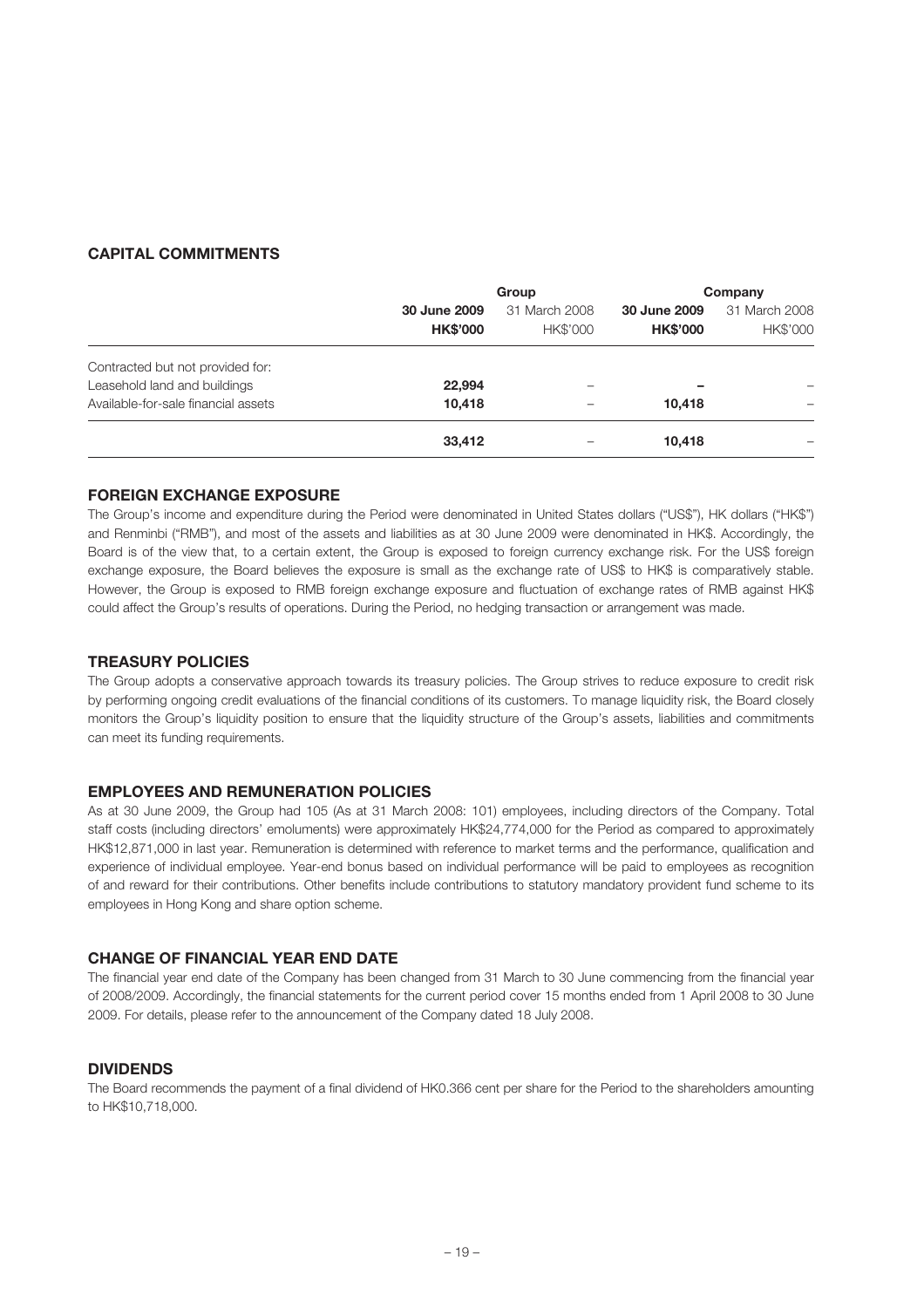### **CLOSURE OF REGISTER OF MEMBERS**

The registers of the Company will be closed from Saturday, 24 October 2009 to Thursday, 29 October 2009, both days inclusive, during which period no transfer of shares will be registered. In order to qualify for the final dividend for the 15 months ended 30 June 2009 and to attend the forthcoming annual general meeting, all transfer of shares, accompanied by the relevant share certificates and transfer forms, must be lodged with the Company's branch share registrars in Hong Kong, Tricor Tengis Limited at 26th Floor, Tesbury Centre, 28 Queen's Road East, Wanchai, Hong Kong for registration not later than 4:30 p.m. on Friday, 23 October 2009.

#### **CORPORATE GOVERNANCE PRACTICES**

The Company has adopted the code provisions set out in the Code on Corporate Governance Practices (the "Code") as set out in Appendix 15 of the GEM Listing Rules. The Company has complied with the code provisions set out in the Code throughout the 15 months ended 30 June 2009, except for the deviation disclosed in this announcement.

#### **DIRECTORS' SECURITIES TRANSACTIONS**

The Company has adopted a code of conduct regarding directors' securities transactions on terms no less exacting than the required standard of dealings as set out in Rules 5.48 to 5.67 of the GEM Listing Rules. The Company had made specific enquiry of all Directors, the Directors have complied with such code of conduct and the required standard of dealings regarding securities transactions throughout the Period.

#### **CHAIRMAN AND CHIEF EXECUTIVE OFFICER**

According to the code provision A.2.1 of the Code, the roles of the chairman and chief executive officer should be separate and should not be performed by the same individual. During the Period, the roles of the chairman and chief executive officer were performed by Mr. Pong Wai San, Wilson until his resignation as the chairman of the Company on 5 February 2008 for the reason of improving the corporate governance of the Group. No replacement for the post of the chairman has been fixed yet. The Board will review the current structure from time to time. If candidate with suitable leadership, knowledge, skills and experience is identified within or outside the Group, the Company will make necessary arrangement for the new appointment at the appropriate time.

#### **REMUNERATION COMMITTEE**

The remuneration committee of the Company (the "Remuneration Committee") was established with written terms of reference in compliance with the code provisions. The Remuneration Committee consists of four members, of which majority are independent non-executive Directors, namely Mr. Pong Wai San, Wilson, Mr. Koo Fook Sun, Louis, Mr. Lai Hin Wing, Henry and Mr. Lung Hung Cheuk. The chairman of the committee is Mr. Pong Wai San, Wilson.

The roles and functions of the Remuneration Committee include the determination of the specific remuneration packages of all executive Directors, including benefits in kind, pension rights and compensation payments, including any compensation payable for loss or termination of their office or appointment, and make recommendations to the Board of the remuneration of nonexecutive Directors.

#### **NOMINATION COMMITTEE**

The nomination committee of the Company (the "Nomination Committee") was established on 12 November 2007 with written terms of reference in compliance with the code provisions. As at the date of this announcement, it consists of four members, of which majority are independent non-executive Directors, namely Mr. Pong Wai San, Wilson, Mr. Koo Fook Sun, Louis, Mr. Lai Hin Wing, Henry and Mr. Lung Hung Cheuk, and all were appointed on 12 November 2007. The chairman of the Nomination Committee is Mr. Lai Hin Wing, Henry.